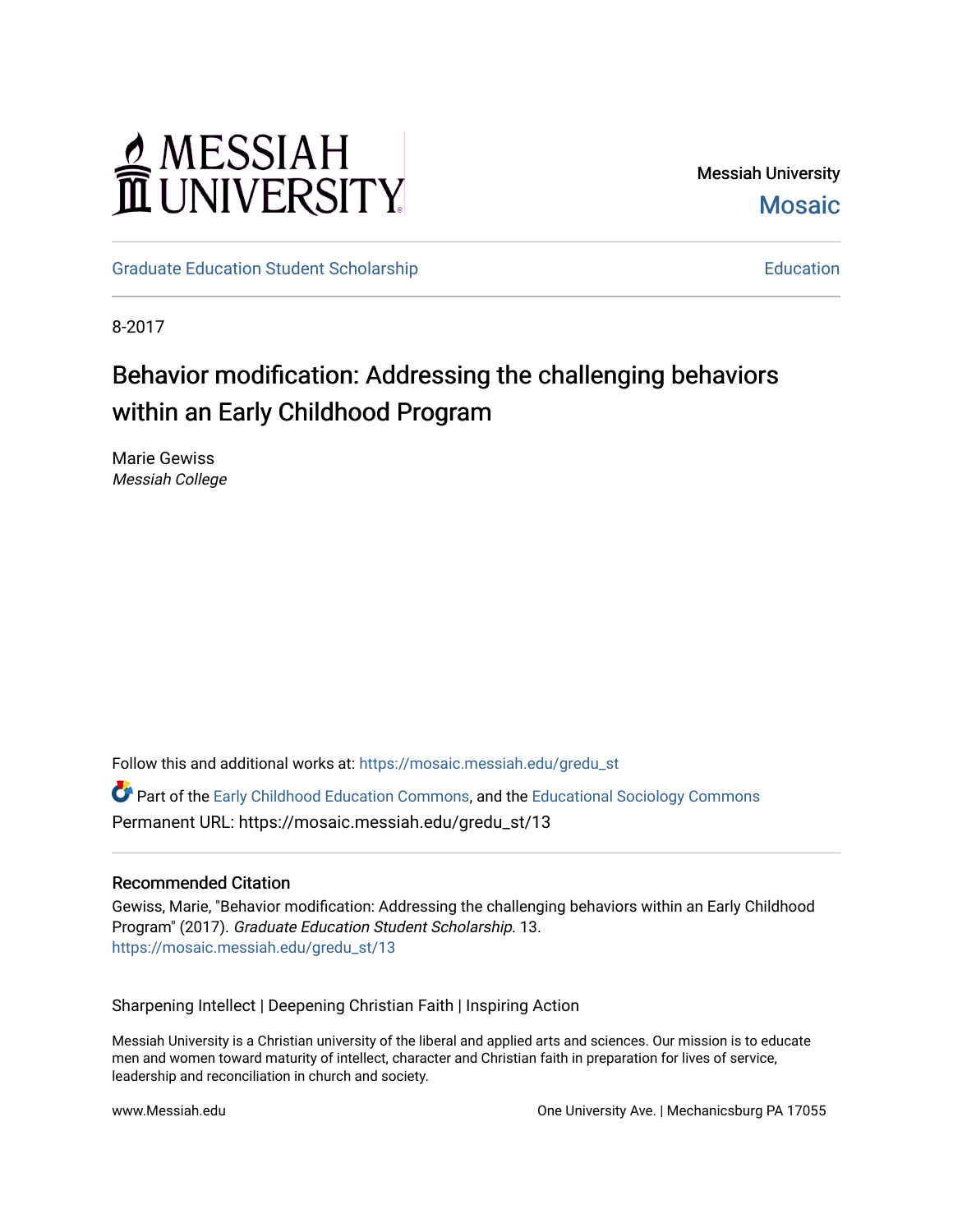# **Behavior modification: Addressing the challenging behaviors within an Early Childhood**

**Pr**ogram.

by

Marie Gewiss

B.A. Messiah College, December 1996

Thesis Submitted

for the Requirements for the Degree of

Master's in Education

with a Concentration in Curriculum and Instruction

Advisor: Julie Gomboc-Turyan, Ed. D

Messiah College

August 2017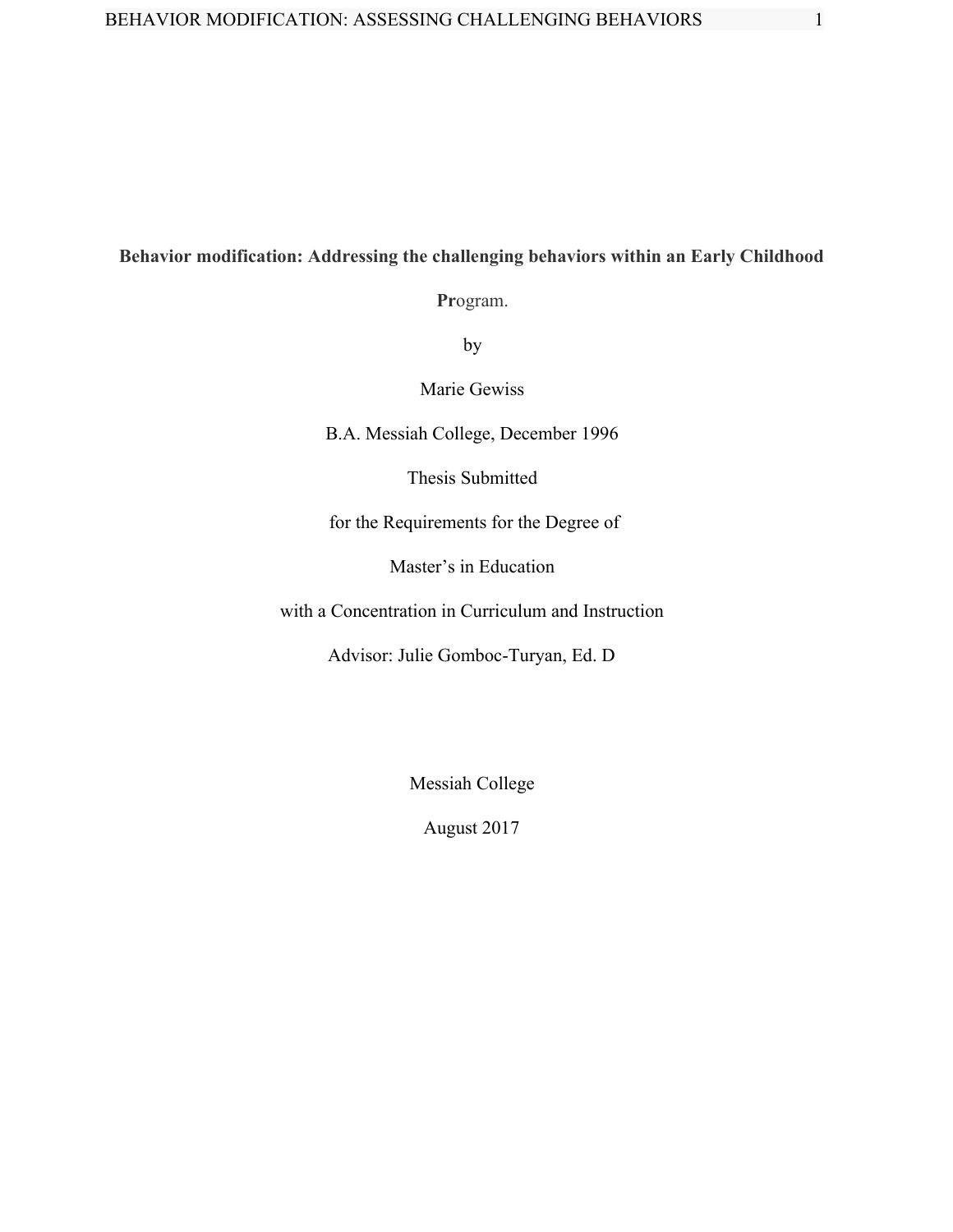#### **Abstract**

Addressing challenging behaviors in our Early Childhood Programs will always be a topic of concern for the teachers as well as for the students. One solution in avoiding misbehavior is to find the antecedent before the behavior can begin to be a disruption. A discussion of the consequences are also important aspects for children and adults to understand when thinking about how to control an unwanted act of aggression. "Aggressive behavior usually follows an event that the patient perceives as provocative. Types of provocation include perceptions of disrespectful treatment; unfairness/injustice; frustration/interruption; annoying traits, and irritations" (Daffern & Tonkin, 2010, para. 21). Research has found that how a child behaves can stem from cultural backgrounds, whether the child is raised in the rural or urban areas and how differences can play a role within different daycare centers. The findings within this research opened a discussion and posed the question: what can we do as teachers to prevent misbehaviors? Thinking about where the behaviors are coming from each educator will view each case on an individual level when looking for a solution or a prevention to the current problem.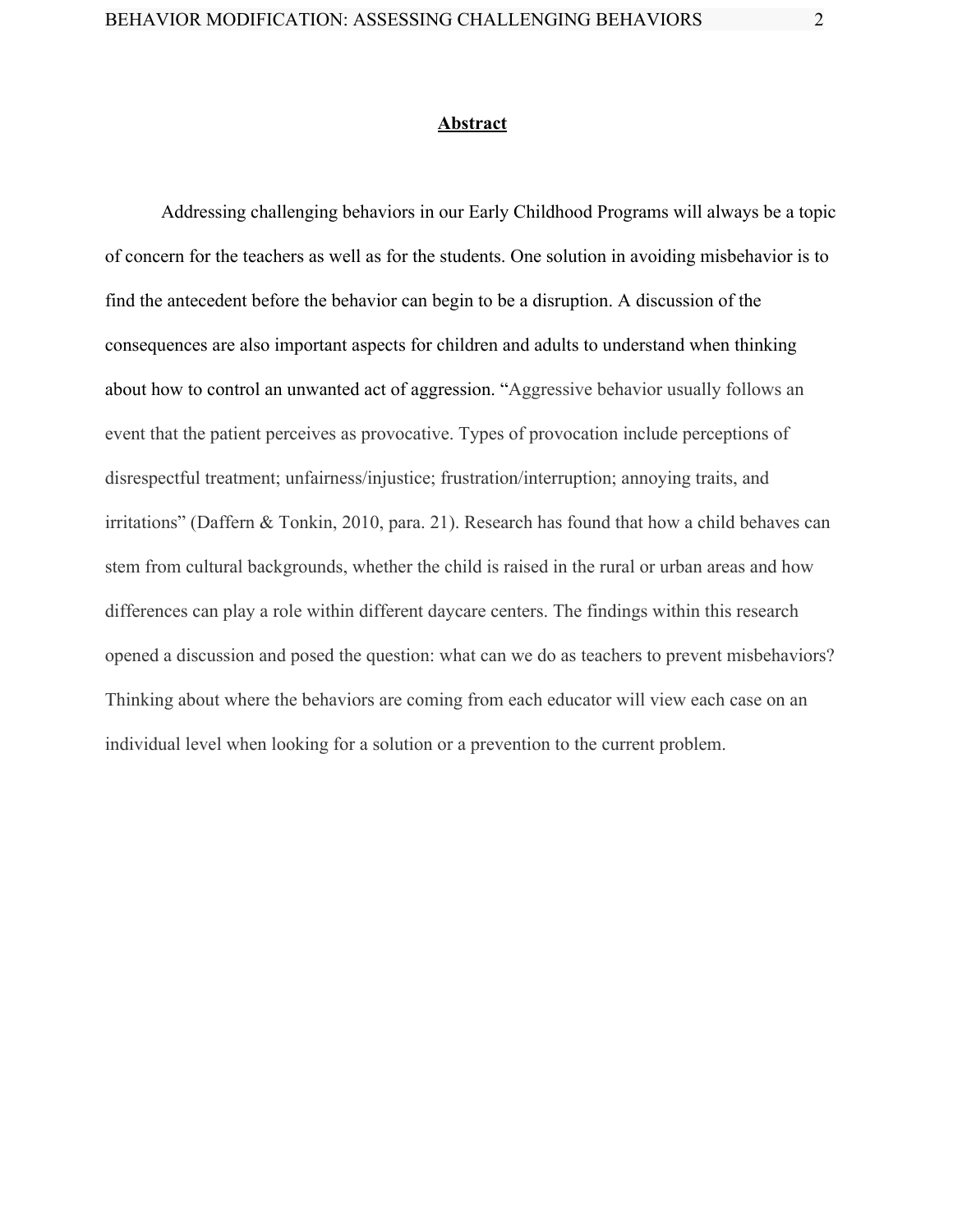# Table of Contents

Behavior modification: Addressing the challenging behaviors within an Early Childhood

# Program.

| Abstract                                        | $\overline{2}$ |
|-------------------------------------------------|----------------|
| Table of Contents                               | 3              |
| <b>Chapter One</b>                              | $\overline{4}$ |
| Introduction                                    | 6              |
| Chapter Two                                     | 8              |
| Review of Literature                            | 8              |
| Culture                                         | 10             |
| Daycare Centers Based Programs versus Home Care | 12             |
| Rural versus Urban                              | 14             |
| Gender                                          | 15             |
| Prevention of Challenging Behaviors             | 16             |
| <b>Chapter Three</b>                            | 18             |
| A Reflection                                    | 18             |
| References                                      | 25             |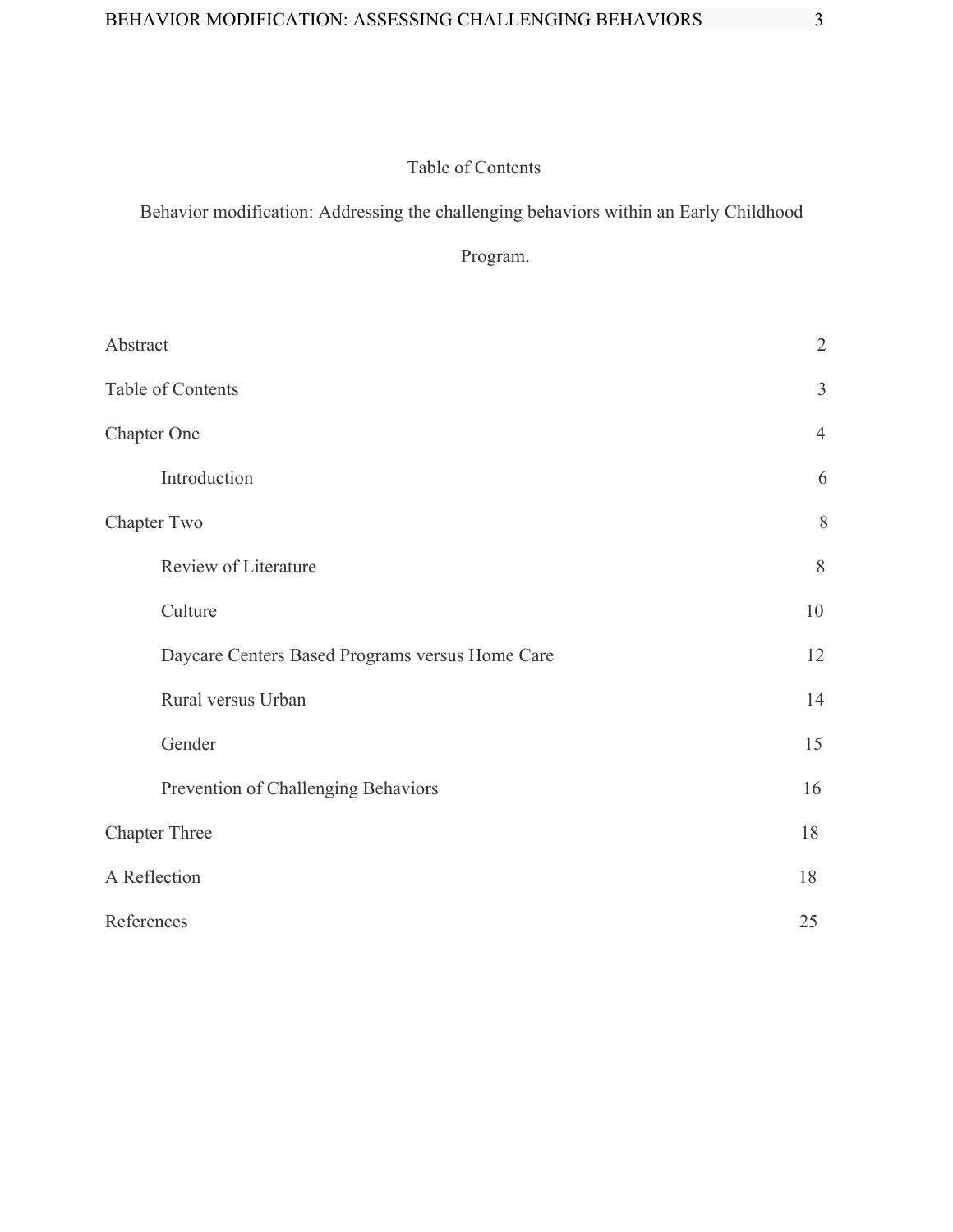#### **Chapter 1**

# **Behavior modification: Addressing the challenging behaviors within an Early Childhood program.**

#### **Introduction**

What is behavior modification? "Behavior modification is the application of experimentally established principles of behavior to problems of behavior" (Behavior Modification, para. 3). Behavior modification is the attempt to take away any negative behavior by using positive reinforcements. It is an attempt to "structured learning in which new skills and other behaviors are learned, undesired reactions and habits are reduced, and the client becomes more motivated for the desired changes" (para. 4). "B. F. Skinner proposed behavior modification as a way to shape behavior" (Bucher & Manning, 2001, para. 2). Teaching children to make good choices and to avoid negative feedback from adult authorities.

Behavior modification is a topic that has been in existence dating back to the time of Adam and Eve. I came to this conclusion when I was thinking about how our first parents were as children. How did they behave in the garden of paradise and how did they listened to their Father? Adam and Eve only had one rule which needed to be obeyed. It wasn't what time they needed to be home, no running in the garden, talking with a full mouth,, or going to bed at a decent hour, it was the forbidden tree. Of course as with all children, the tree became a strong temptation. Children and adults are easily influenced by their peers. Teenagers especially like to feel accepted and not rejected by their peers. Like with the story of Adam and Eve, negative peer influences took over their decision in choosing right from wrong. If you tell a child not to touch something,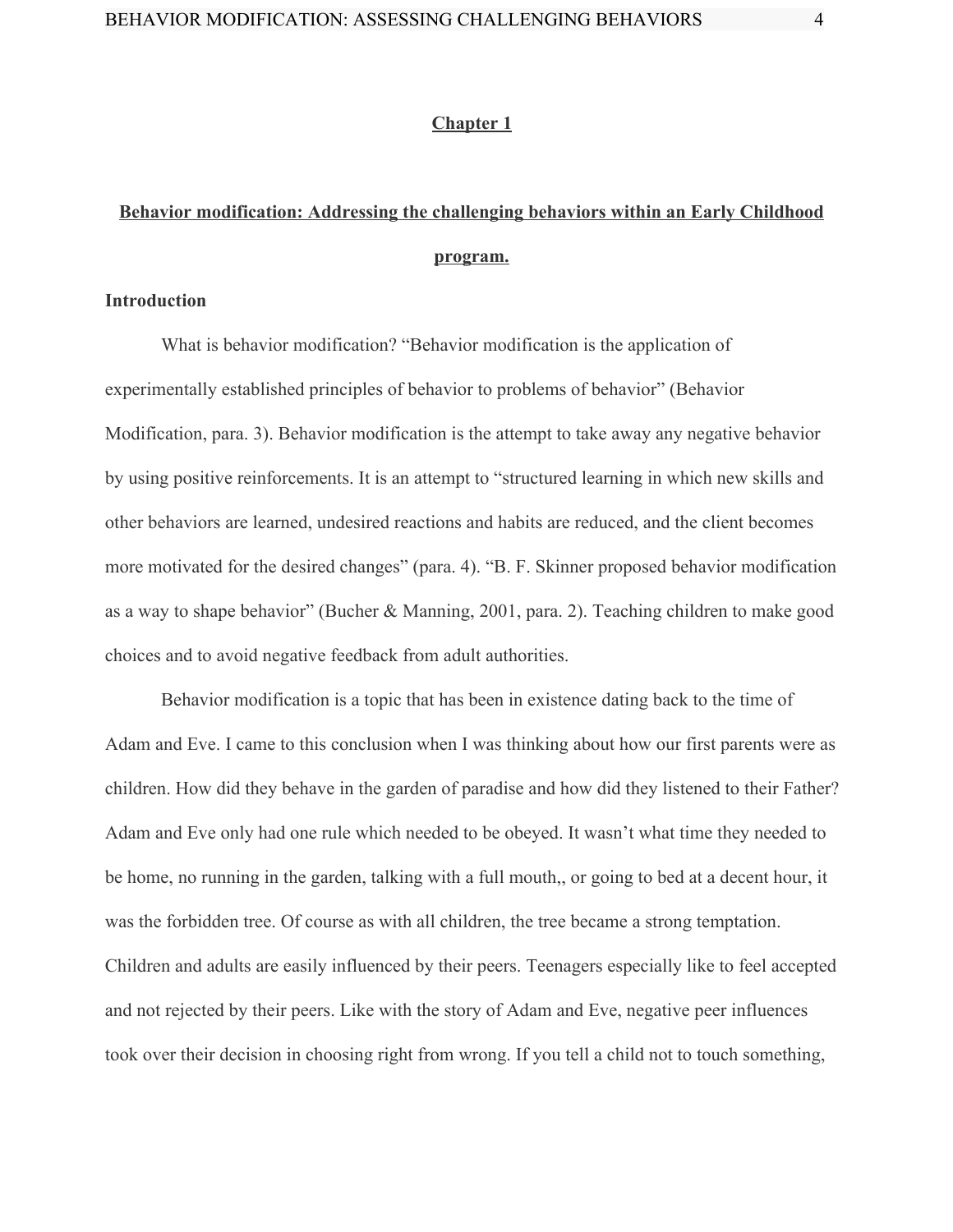curiosity and the desire to touch is already upon that child. Adam and Eve were young people that needed guidance and instruction on how they should've behaved appropriately. When they disobeyed their Father they hid because they were ashamed, and I imagined scared of what the consequence of their fallen action was going to entailed. If Adam and Eve would have known exactly what was going to happen as a result of their disobedience would they have listened to the negative influences? Of course God knew what was going to happen and he allowed his children to make their choices with the hope of learning from their mistakes. Adam and Eve as a reaction to their disobedience participated in blaming one another, instead of looking into the fact that the choice to do wrong falls only on the person making the wrong choice, not on the person telling them to do wrong. This is a hard lesson for children to understand. "Historically, moreover, the child body has been deemed 'irrational', lacking indiscipline and uncontrolled, and hence it is constructed as being much closer to nature"(Stephens, 2006, para. 1).

I think that parents and educators do have a challenge with allowing their children the freedom to explore, to investigate, make decisions and to learn from mistakes they have made. Parents and teachers are here to help guide, to mold, to shape the young child into a functioning adult that will later become part of this society. These children that we have molded will then mold their own children and the cycle will continue from generation upon generation. With the use of behavior modification children will learn appropriate techniques and will learn how to self-regulate their misbehaviors and will learn how to ask for help. Important life skills to have in the present as well as in the future.

Teaching children is a gift and there are consequences for any misbehaviors that takes away from the learning of others. In Adam and Eve's case, it only took one mistake for the fall to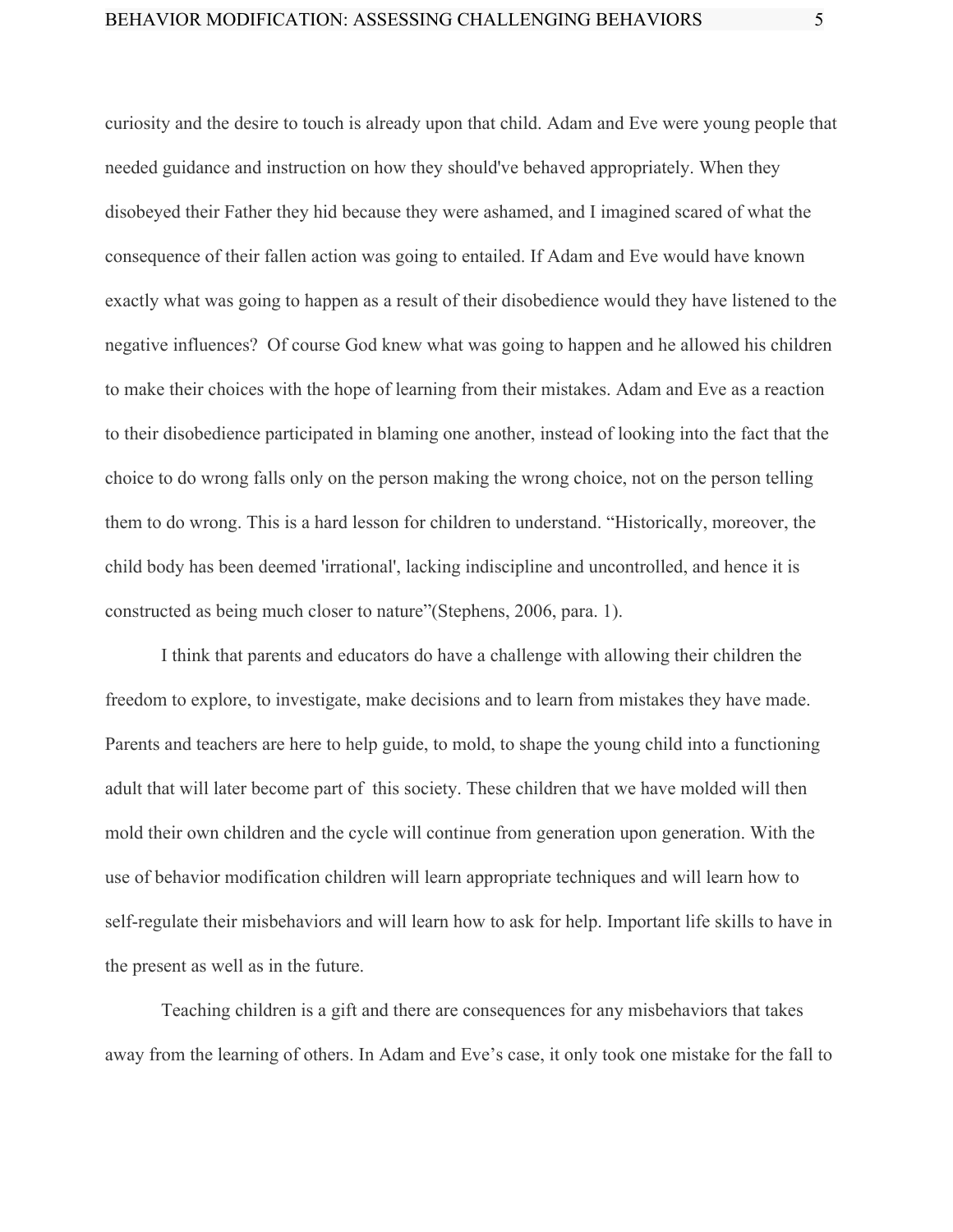happen. In our human reality, we have many chances and consequences to redeem our actions and make every attempt to do the right thing. As teachers, I feel that is our responsibility to teach these children, to help, to guide, and to give them a solid foundation which is needed in order to be successful.

I also have a belief that learning begins in the womb from the moments that hearing becomes evident. "Sensory and brain mechanisms for hearing develop at 30 weeks of gestational age; the study shows that unborn babies are listening to their mothers talk during the last 10 weeks of pregnancy; and at birth, they can demonstrate what they've heard ("Babies Learn Language in," 2013).

The purpose of this study is to take a closer look at Early Childhood programs to examine challenging behaviors and to learn how to use behavioral modification intentionally within our ECE ( Early Childhood Education) programs that will benefit our children to learn and to grow. **Questions:** What causes a child to possess a challenging behavior? Is the behavior an expression of something that the child is missing in his/her life? What is the reason and why do young children possess these skills? Where do these behavior problems come from? Is it genetics, experiences (influences) or family upbringing? Can behavior result from medication such as antibiotics or asthma meds? What can we do as teachers to prevent misbehavior?

The question of prevention is key in this research study. I will study and research thoroughly 20 to 25 articles and will attempt to find a solution or a potential cause in determining why challenging behaviors can be an issue, and what we as educators can do to help minizine its effects in our classrooms.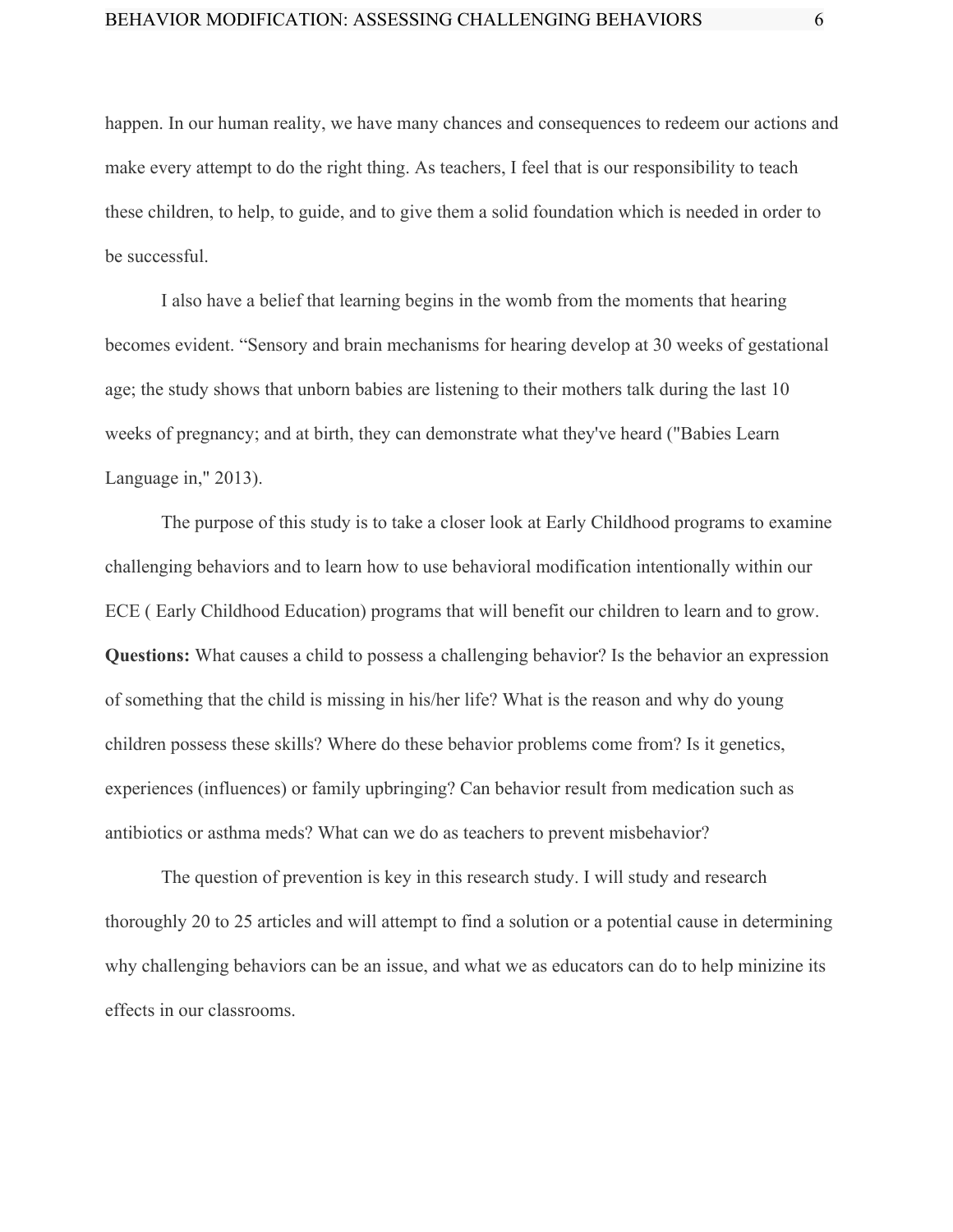Currently, I work in a child care center that takes care of children from birth through school age. Looking at behavior modification has been a topic that many educators have used within their own classrooms, and is a topic that constantly needs to be revisited. In the next couple of chapters, I will reflect on some relevant articles that will explain some of the association with behavior modification according to research. In chapter three I will reflect on some experiences of working in daycare centers for nearly 30 years, methods that have been used and some changes we have seen through the years in relation to behavior modification. I will also discussed where this research will take us in the future. What will be the goals and objectives of where educators will be in shaping the minds and hearts of our young students?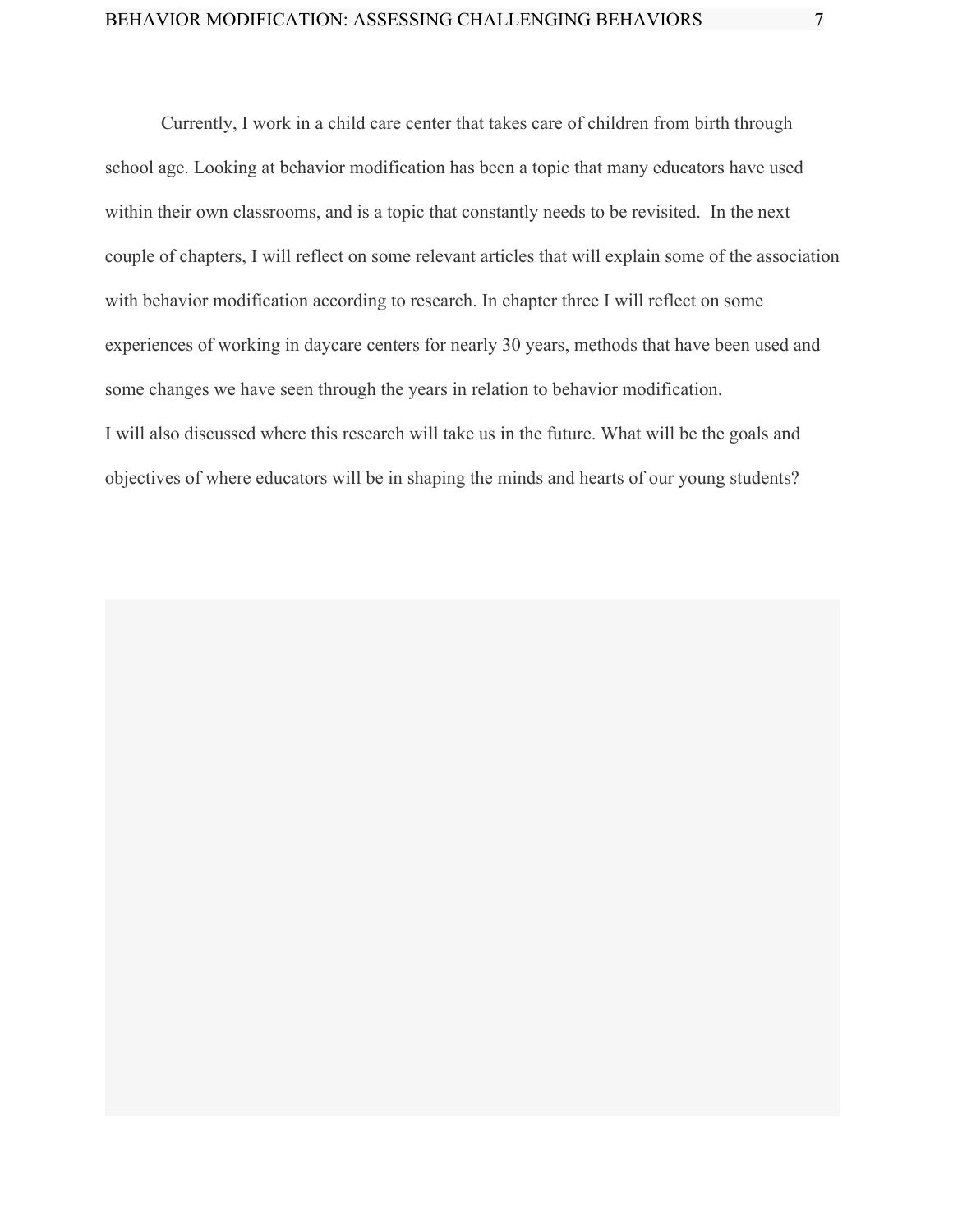#### **Chapter Two**

## **Review of the Literature**

#### **Preventing Challenging Behaviors in Early Childhood: A behavior modification approach.**

"Problem behaviors can take many forms; however, what defines a problem behavior is not the form that it takes, but its impact on a student and the social systems in which the student lives and learns" (Bambara & Kern, 2005, p. 1).

My intentions will be to examine the findings and the research. I will take a look at the different ways that people, in general, will view behavior modification. I will take a look at how different cultures view aggressive behavior and how it is considered normal development while others believe that it is the adult who is responsible for shaping our children. If the proper behavior is not taught then aggression will become a part of who they will become.

#### **Behavioral Influences**

Daycare center based programs versus staying at home will be taken into consideration. Is a challenging behavior something that is taught in the home or can it be taught and influenced by their peers? Children learn from examples and from a prevalent role model, whether a teacher, a peer or a parent. Where do children learn how to behave? To answer this question briefly Gardner & Shaw gives a short definition of the influence behavior can have on a child. The authors mentioned that behaviors within a preschool child could be influenced by their genes and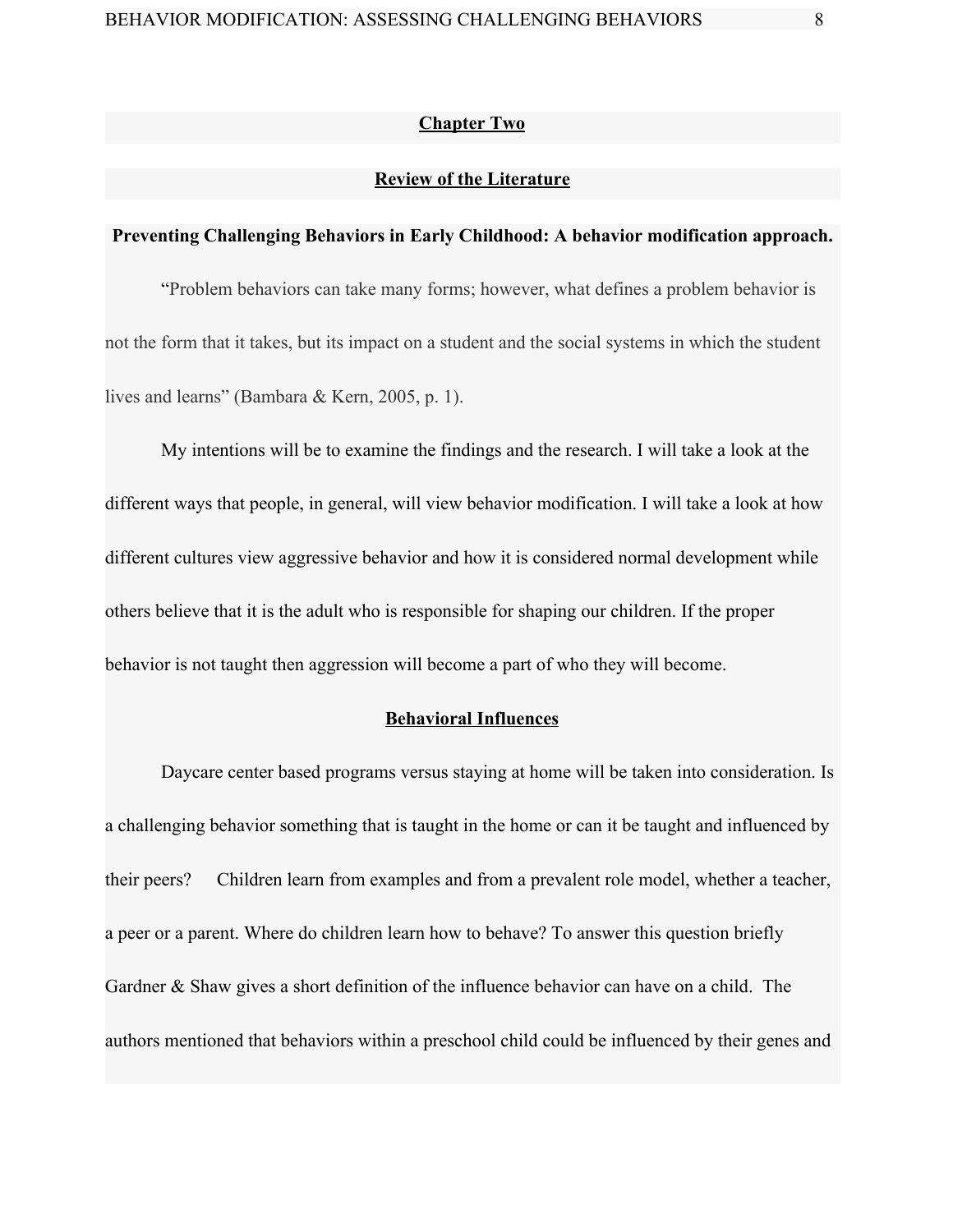by their social environment and of course the caring atmosphere of the teachers within the classroom (Gardner, & Shaw, n.d.). Since we have an idea of what can influence behavior, what are some things we need to do to control or to change behavior?

William, Armstrong, Agazzi, and Bradley-Klug (2010) gave a statement that behaviorism relies on the previous conduct, the consequences of the action and the results of the punishment and reinforcements to shape and to change behaviors (Williams, Armstrong, Agazzi and Bradley-Klug, 2010). According to this research knowing the facts before an incident is as important as knowing what the necessary reinforcements will be to change an unwanted behavior.

Challenging behaviors refers to behaviors which are inappropriate, harmful to self or others and is considered behavior that is not on task as well as actions which interrupt the class from learning (Barnett, Elliott, Wolsing, Burger, Haski, McKissick, Vander & Carolyn, 2006). Teachers, society, and parents had different views on what is acceptable behavioral practice and what is inappropriate and considered a challenged. These differences depend on the cultures and the opinion of how each person was raised within their own family.

Rural and Urban areas is another consideration when thinking about challenging behaviors. Is there a difference in how children behave in those areas? Another fact is gender. Do challenging behaviors affect boys and girls differently?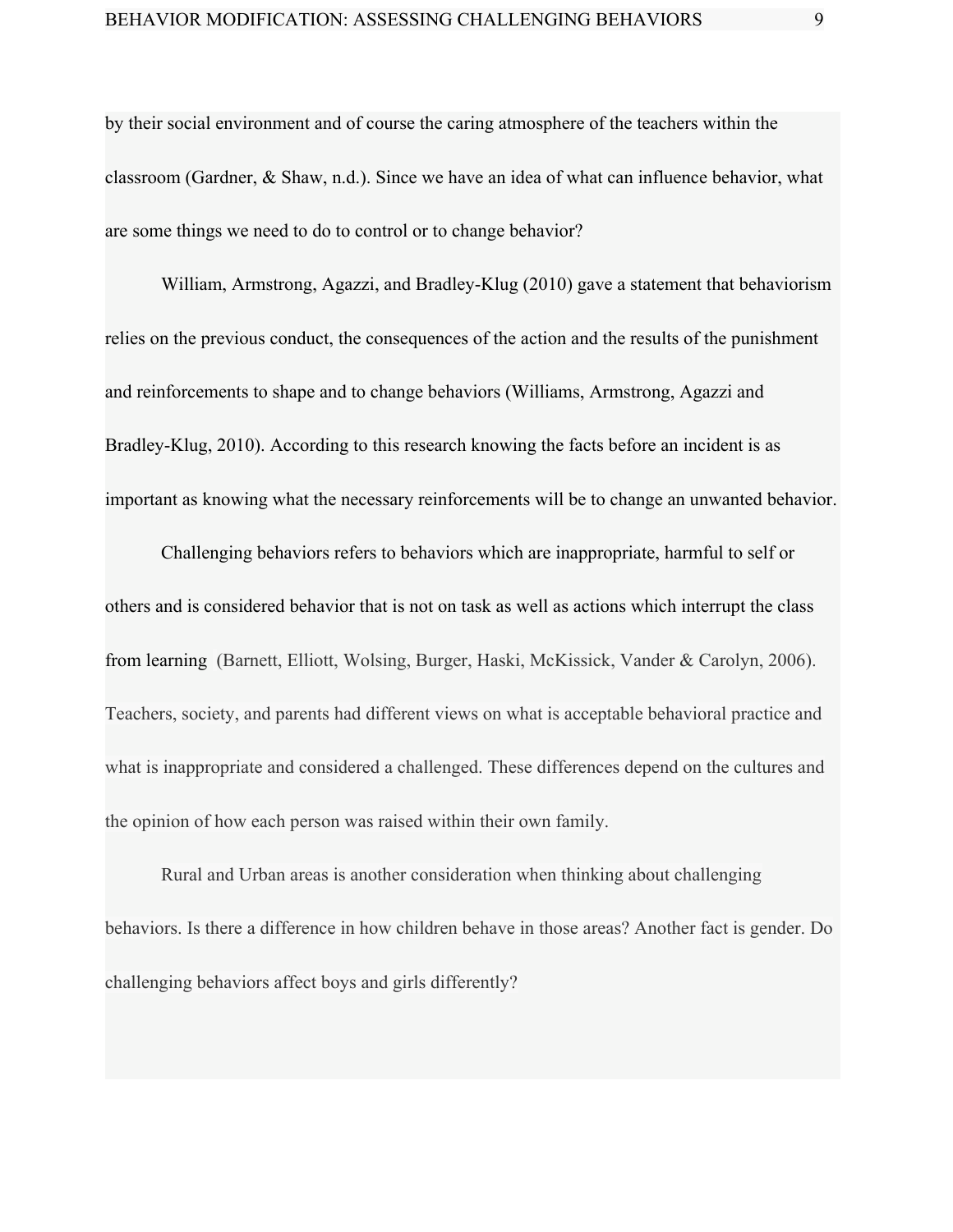#### **Culture**

According to Kaiser and Raminsky (2007) cultures do have various opinions about aggressive behaviors. "When they encourage it, the result is an aggressive society" (Kaiser and Raminsky, 2007, p. 17). When the opposite occurs like discouraging aggression, a peaceful environment exists like within the Amish community (Delgado, 1979). It is important to encourage children to learn how to cooperate and to get along rather than to promote aggressive behavior. The more practice the child receives in learning acceptable behavior, the more it will become a part of his personality.

Tobin, Wu, and Davidson in their book titled, *"In Preschool in Three Cultures..."(1989)* have discussed the difference in opinions when dealing with aggression. The authors first described a 4-year-old in a Japanese preschool who enjoys wrestling, fighting, loud singing, joking, ruining games, throwing cards and making comments toward other activities. The teacher's idea was to ignore the behavior. The belief is not to punish or to confront the child but only through interacting with his peers. The Japanese believe this behavior is normal development and that the children need to learn to deal with conflict to be complete individuals.

The Chinese believe that adults need to interfere rather quickly. If children misbehave within the classroom without redirection, the children will think it is acceptable behavior. The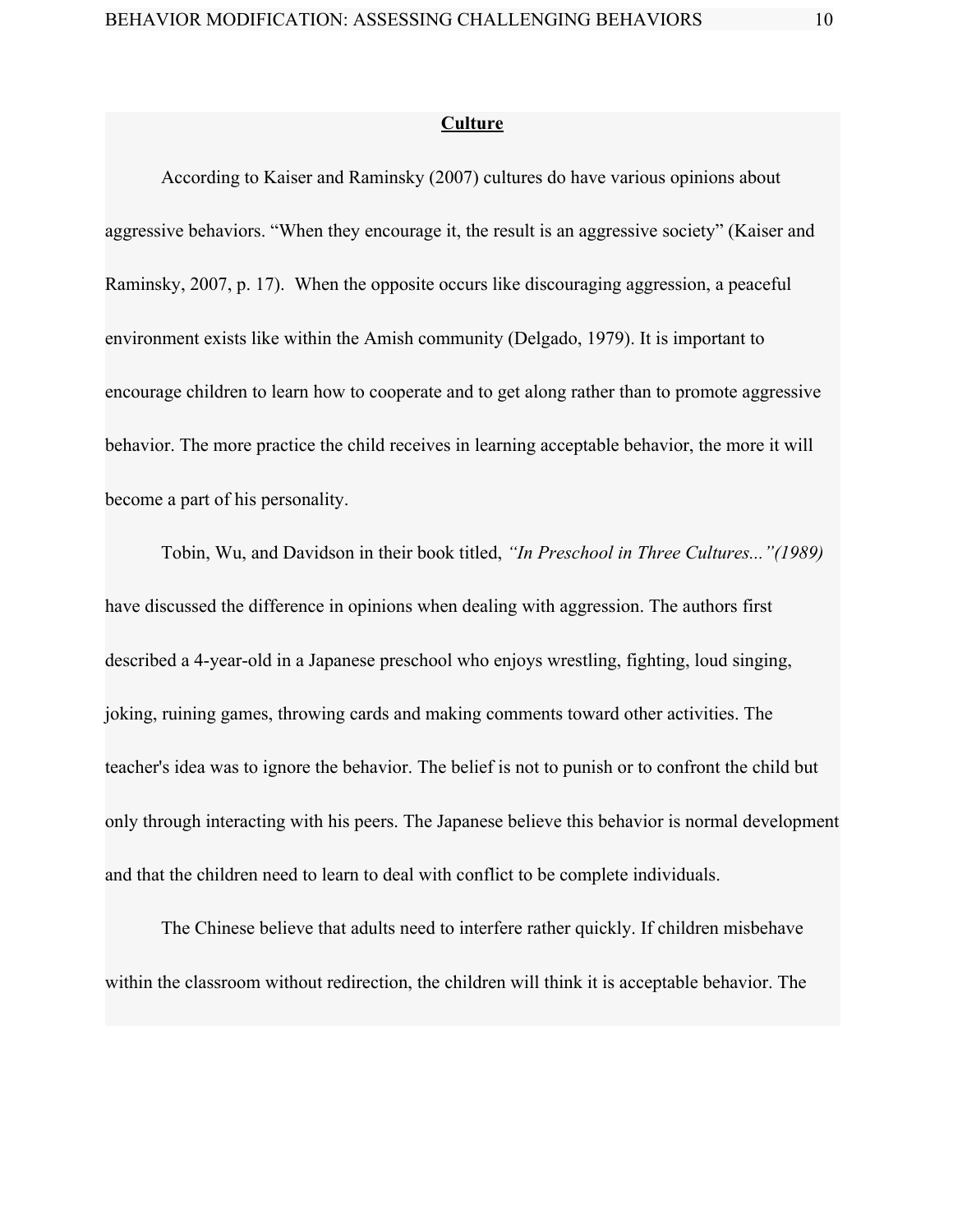Chinese believe that the teacher is responsible for teaching appropriate and acceptable behavior (Tobin, Wu, and Davidson, 1989).

In the USA, the authors describe another very different approach is that using our words will solve aggressive issues. The teacher and the children will work together to come up with a solution that will address the reason behind the aggression. The teacher and the class will discuss the rules, what is expected and what they need to do if they feel angry (Tobin, Wu, and Davidson, 1989).

Three different approaches within three distinct countries all have the well-being of raising the children into respectable adults. Is one approach better than the other? According to these individual cultures, the answer would be "no." Parents and teachers all come into this world learning from their parents, culture and their teachers. Beliefs and traditions are handed down from generation to generation. A teacher with experience and knowledge will take into consideration the child's culture, home background, and personal experiences when thinking about the reasons why these particular challenges play a role within the classroom.

#### **Daycare Center Based Programs versus Home Care**

"*A Pilot Study of Day Care Centers and Their Clientele"* by Prescott & Witmer (1965) states very clearly that children who are in daycare centers are less likely to test their freedom and to experiment with new risk-taking skills than children who have the freedom at home. Daycare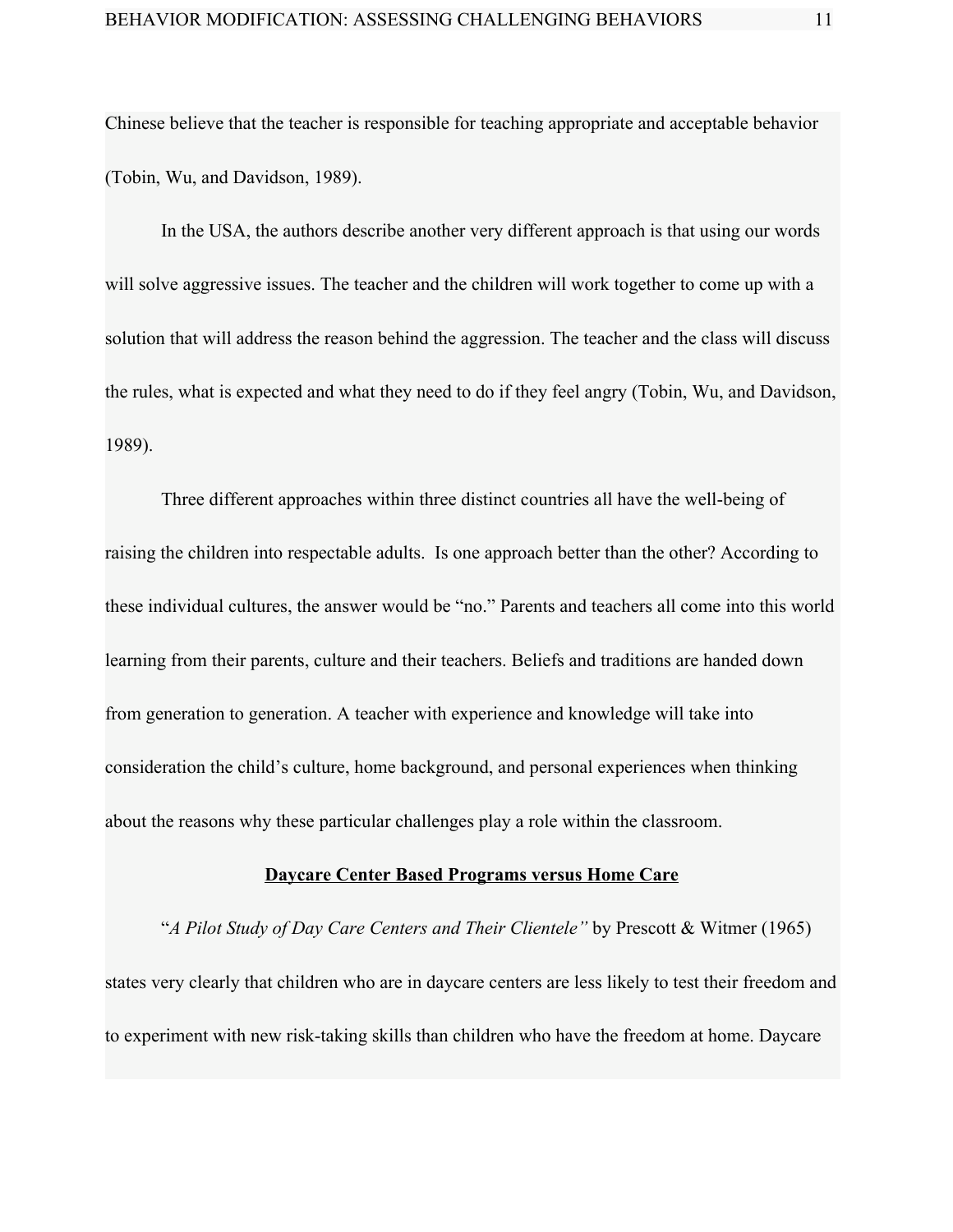centers have rules, daily plan activities, and more than one child that needs attention. Children at home are supervised less often and will most likely take chances as well as being able to test their boundaries and to learn to grow from their mistakes.

As compared with home care, group care may provide fewer opportunities for children to observe adult activities and transactions (Prescott  $&$  Witmer, 1965). Even though this article is from 1965, it relates still today to the challenges we face with our children in society. This makes sense in reality when thinking about why a child might have a tantrum. In a daycare setting, there is constant supervision. Along with constant supervision, children will have restrictions and constant redirection. Children like their independence and some will fight for that right. Behavioral challenges can become an issue when children refuse to do what they need to do while in the care of someone other than their parent.

[Votruba-Drzal,](https://www.ncbi.nlm.nih.gov/pubmed/?term=Votruba-Drzal%20E%5BAuthor%5D&cauthor=true&cauthor_uid=20840234) [Levine](https://www.ncbi.nlm.nih.gov/pubmed/?term=Coley%20RL%5BAuthor%5D&cauthor=true&cauthor_uid=20840234) Coley, [Maldonado-Carreño,](https://www.ncbi.nlm.nih.gov/pubmed/?term=Maldonado-Carre%26%23x000f1%3Bo%20C%5BAuthor%5D&cauthor=true&cauthor_uid=20840234) [Li-Grining,](https://www.ncbi.nlm.nih.gov/pubmed/?term=Li-Grining%20C%5BAuthor%5D&cauthor=true&cauthor_uid=20840234) and P. [Lindsay](https://www.ncbi.nlm.nih.gov/pubmed/?term=Chase-Lansdale%20PL%5BAuthor%5D&cauthor=true&cauthor_uid=20840234) [Chase-Lansdale](https://www.ncbi.nlm.nih.gov/pubmed/?term=Chase-Lansdale%20PL%5BAuthor%5D&cauthor=true&cauthor_uid=20840234) (2010) has mentioned in their article *Child Care and the Development of Behavior Problems among Economically Disadvantaged Children in Middle Childho*od a correlation between home care and center based daycare centers. It is stated that there is a risk for behavioral problems especially if the family is poor, ethnicity is taken into consideration and if the child is from a single family, the stakes are much higher of having a challenging behavior within the daycare and within the home (Votruba-Drzal, 2010). There are still some other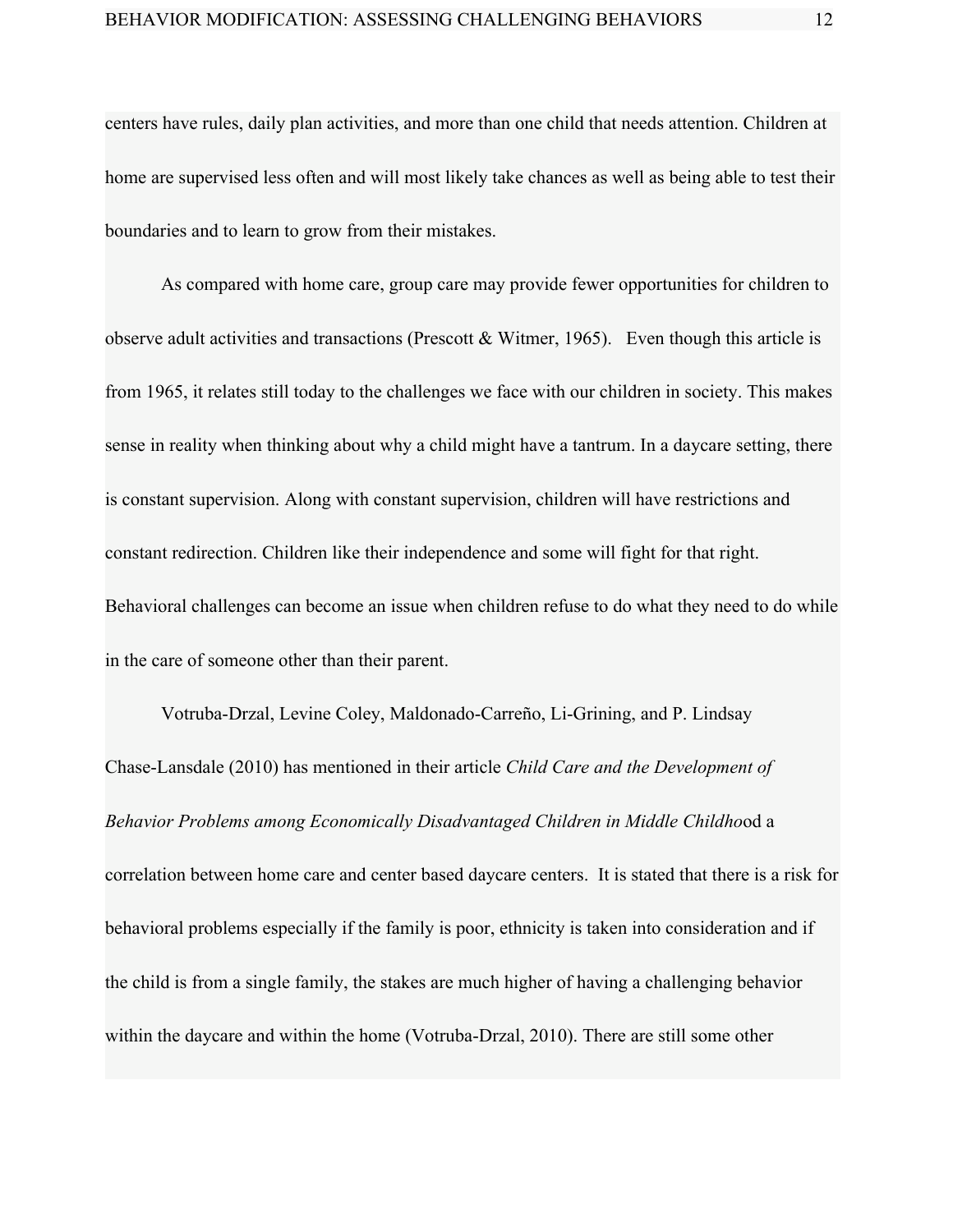challenges that are still in existence, for example, teacher turnover rate, larger group sizes, and not as many adults can cause greater problems in regards to self-regulation and behavioral issues among their peers (Dowsett, Huston, Imes, & [Gennetian,](https://www.ncbi.nlm.nih.gov/pmc/articles/PMC2941232/#R17) 2008). In another article, *Behavior Problems of Preschool Children From Low-Income Families* by Huaqing Qi & Kaiser (2003) states that children whose families were low income had a higher percentage of challenging behaviors in comparison to the others in different populations. "Behavior problems were associated with multiple risk factors found in these children's lives related to child, parent, and socioeconomic characteristics" (Dowsett, et al., 2008, para. 1).

On the other hand, the child's "predispositions and characteristics may influence their attention, actions, and the responses they elicit from caregivers in their environments. In addition, children's interactions, experiences, and opportunities influence the way such predispositions express themselves" (Votruba-Drzal, Coley, & Chase-Lansdale, 2004 p. 296). This quote is correct, the child is influenced by his peers and his caregivers to either act appropriately, or the impacts the child receives could be negative causing a behavior to be a challenge. Prevention of behaviors is our ultimate goal to help these young children to self-regulate and to have control over their emotions.

One prevention technique that helps with children who are challenging is for parents to enroll in a homeschool based program for preschoolers. This is a school for parents to learn how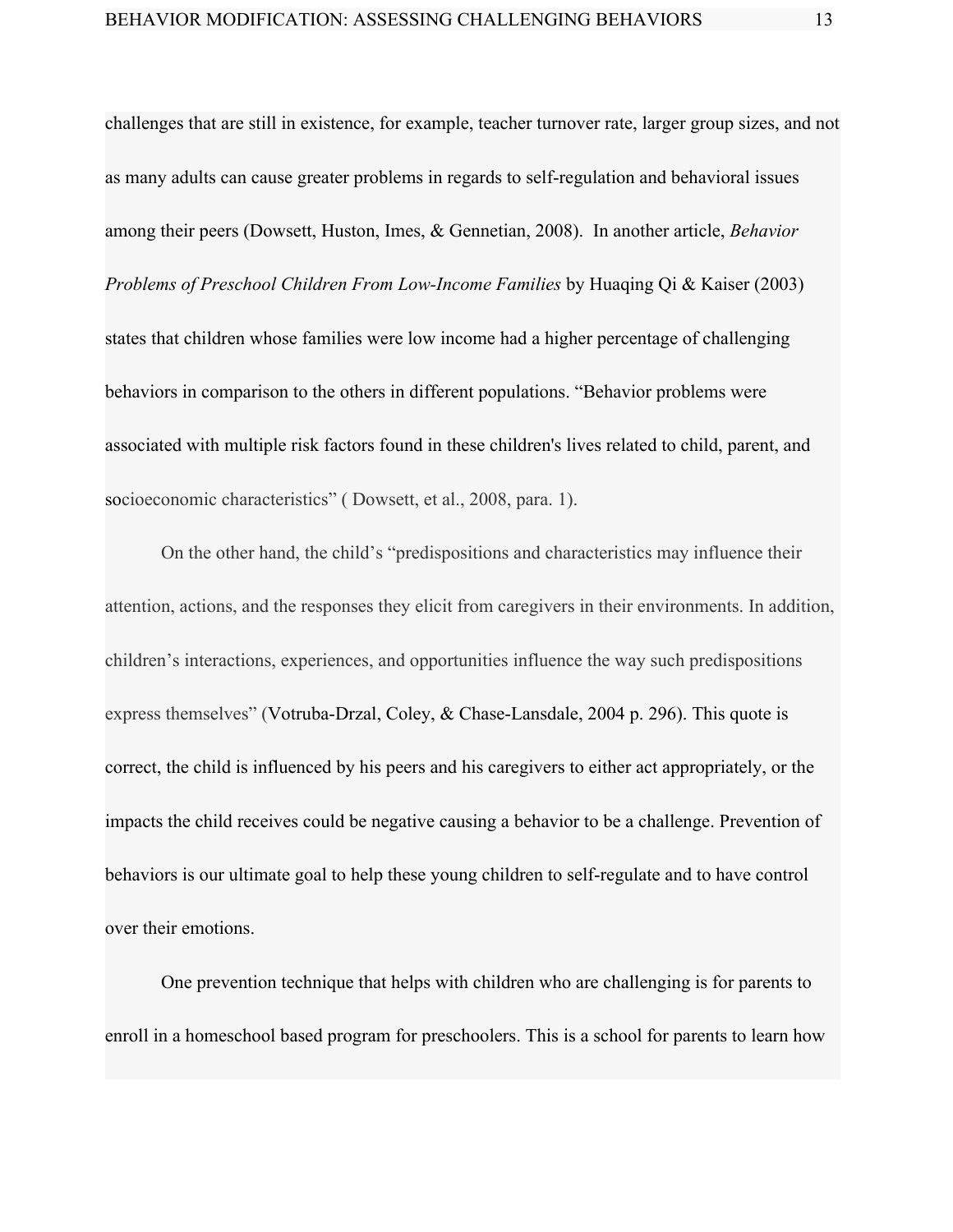to use meaningful communication in the home to prevent misbehavior. The findings of this program have helped reduced the number of incidences of behavioral problems. "Regression analyses indicated that children assigned to the Preschool First Step intervention had significantly higher social skills, and significantly fewer behavior problems..." (Feil, Frey, Small, Seeley, Golly, & Forness, 2014, p. 151).

## **Rural and Urban Areas**

In my research of finding the differences between rural and urban areas in regards to behavioral issues is that in rural areas there are fewer resources that are available. Less intervention is offered, and teacher burn-out is common due to the lack of benefits and salary in comparison to urban areas (Pennington, Horn, & Berrong, 2009). Rude, Jackson, Correa, Luckner, Muir, & Ferrell, K. (2005) have also stated that 53% of the population in the rural areas were not using any intervention support to help guide students with behavioral problems or disabilities. The other half of the population reported that their students did not receive the adequate help that their students need to concentrate within the classroom setting, therefore causing more behavioral issues and negativity than in the urban areas who will take advantage of the resources given to them. Hammond and Ingalls (2003) found that most of the educators had negative opinions when it came to inclusion as well as the teacher's lack of sufficient training. Finally, due to lack of resources and training available teachers may lack the ability to provide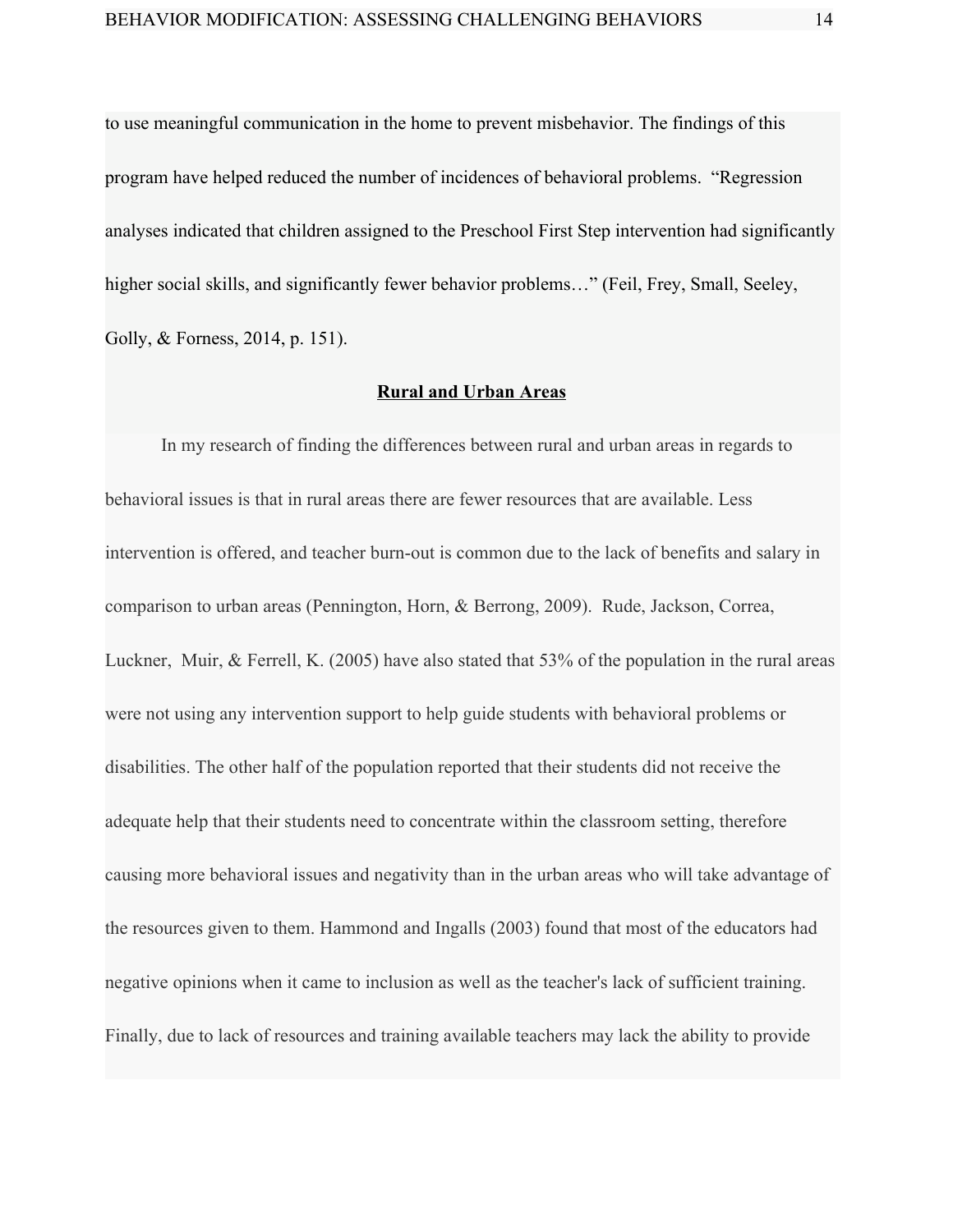necessary activities within the community to keep the children interested in learning and growing to their full potential (Pennington, Horn, & Berrong, 2009).

## **Gender**

Gender differences are apparent when thinking about challenging behaviors. Boys and girls actions behaviorally show a difference based on their biological genes and their social influences (Rimm-Kaufman & Kagan, 2005). Boys do have a tendency to be aggressive and show a character who expresses assertiveness as well as patterns of behavioral issues than girls (Francis, 2000; Grossman & Grossman, 1994; Zahn-Waxler, 1993). Gender differences reflect on their characters at school with their caregivers. Girls are more likely to receive acceptance and praise for acting appropriately, and boys receive praise for thinking about their behaviors in a creative way (Delamont, 1990). Research has made a point that in American cultures girls are encouraged to be unsure of their behavioral tendency while boys are especially expected to be outgoing (Sadker & Sadker, 1994). By the time these young children reach kindergarten they have already adopted their original prospected gender characters and will act upon them accordingly (Bandura, 1986).

# **Prevention of Challenging Behaviors**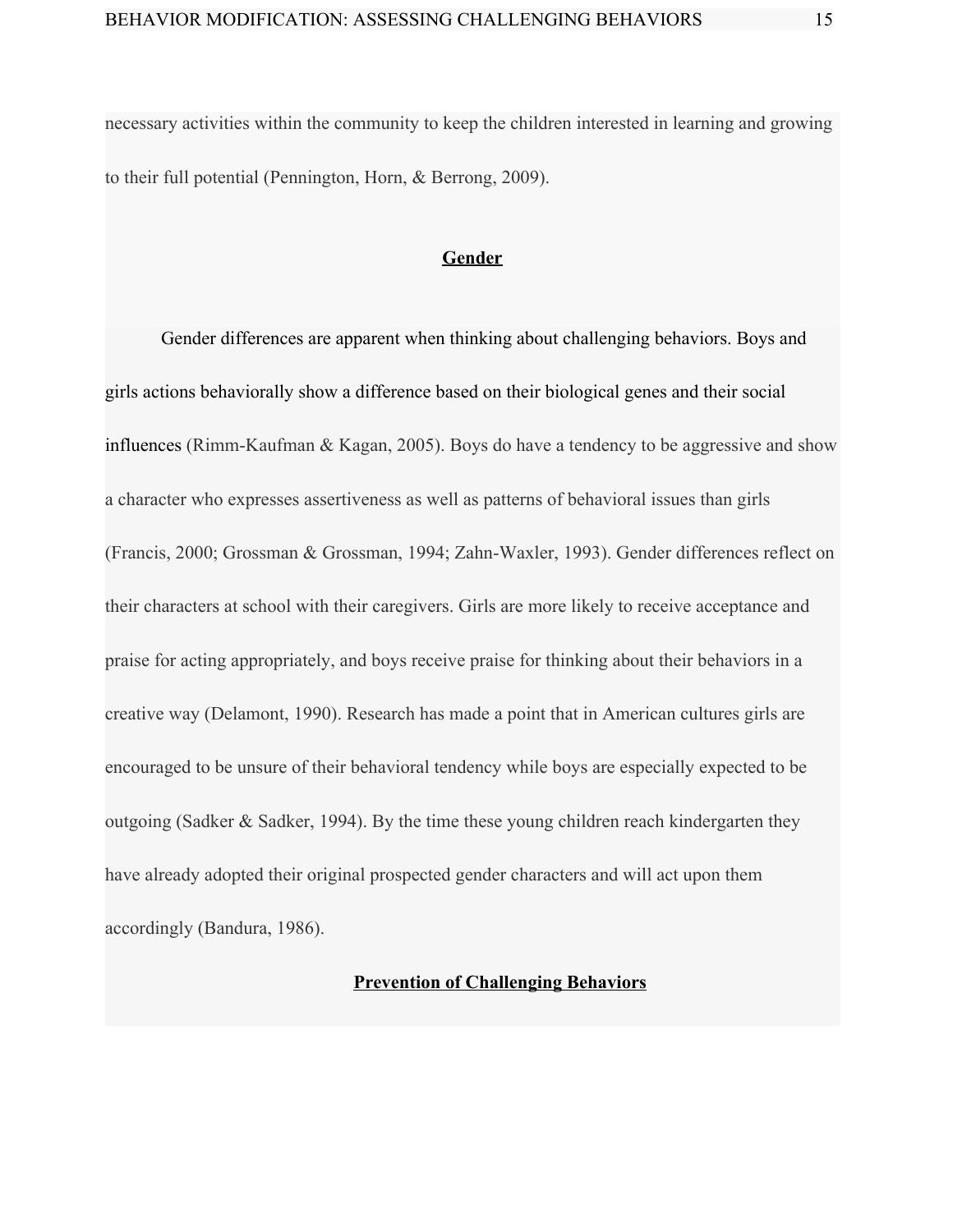Challenging behaviors can be answered by meeting the child's needs and supporting the family. Positive behavioral interventions and supports (PBIS) will honor the family as a whole while the child undergoes special treatment to help in managing his therapy sessions (Alkahtani, 2013). According to Mathur, Oakes, Clark, & Griller (2013), the most common behavior challenging behavior most seen in young children were those actions that were considered "off-task" and the least prevalent behavior was "isolation" or no social skills or interactions with fellow peers (para. 3).

In Bayat book, *Addressing Challenging Behavior and Mental Health Issues* (2015) he discussed ways that are beneficial in meeting the children's needs and will aid in the prevention of misbehaviors. First, the activities need to be Developmentally Age Appropriate (DAP). DAP has always been in practice, but it was NAEYC (National Association for the Education of Young Children) who implemented the term DAP since the 1980's. "As NAEYC defines it, *developmentally appropriate practice* (DAP) is a framework of principles and guidelines for best practice in the care and education of young children, birth through age 8. It is grounded both in the research on how young children develop and learn and in what is known about educational effectiveness"(DAP frequently asked questions, para 1). Secondly, teacher and child interactions are important. Thirdly, build a classroom which is safe for exploration, and fourthly, build a trusting relationship with the student. These ongoing changes and implications with the children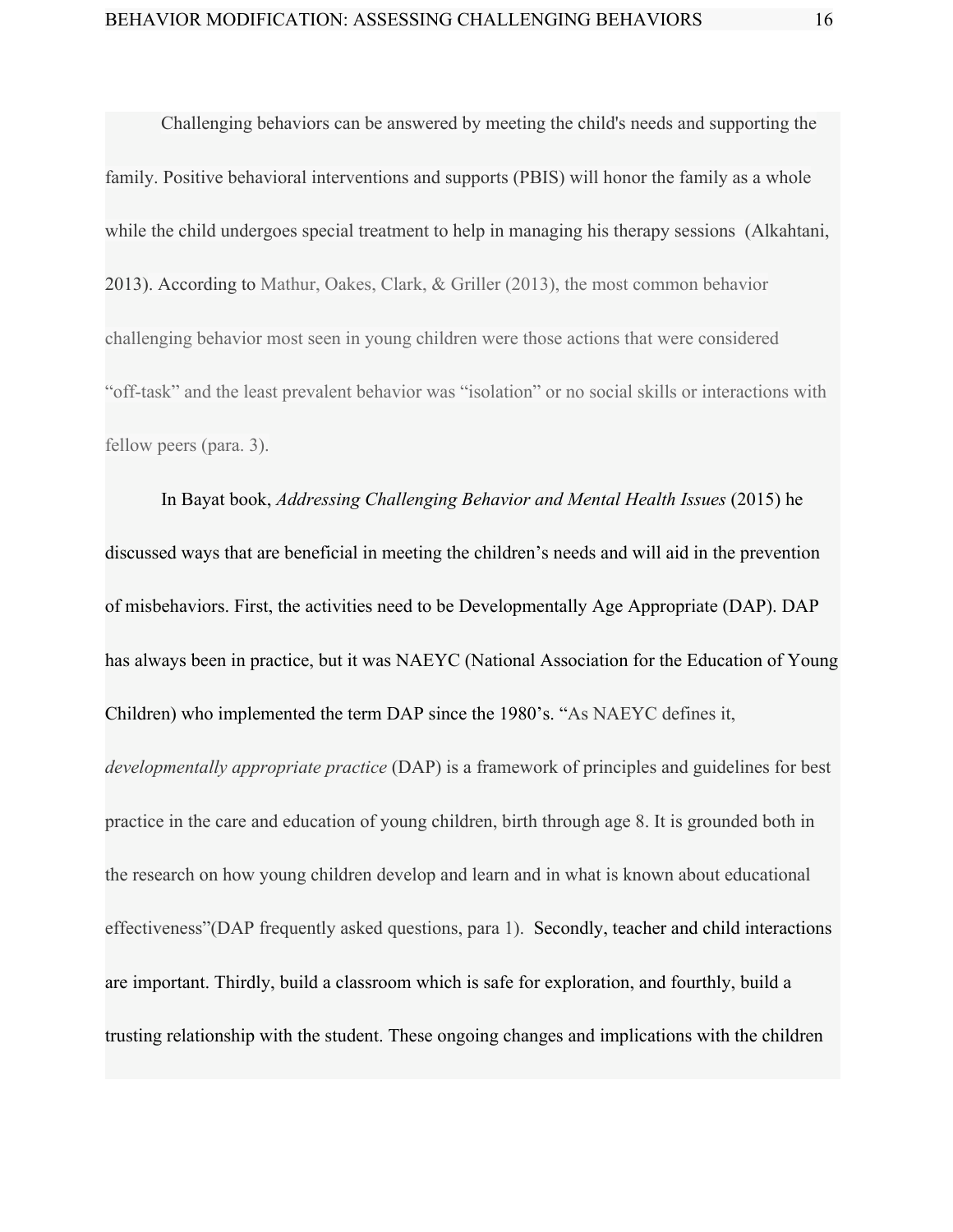in the teachers care, need to be interesting to entice the children to want to play and to explore. Therefore hoping to avoid any potential challenging behaviors in the future. These techniques will work in most cases, but if a child is struggling with deep emotions and is having trouble with concentration, then it is best to get a diagnosis and to ask for further assistance.

Furthermore, Bayat (2015) also discussed strategies that will promote a positive classroom environment. It is important to establish positive relationships by "interacting with children on their own level and terms" (Bayat, 2015, p. 105). He continues by adding a visual schedule to the classroom as well as classroom rules and regulations. Transitions plans need to be well established, engaging children in exciting activities, DAP lessons, and feedback to all children with "encouraging words" is important for self-esteem and motivation (Bayat, 2015, p.105). Having an intentional plan with the consideration of each student and giving each student the attention he or she deserves will reap the reward of having a peaceful classroom.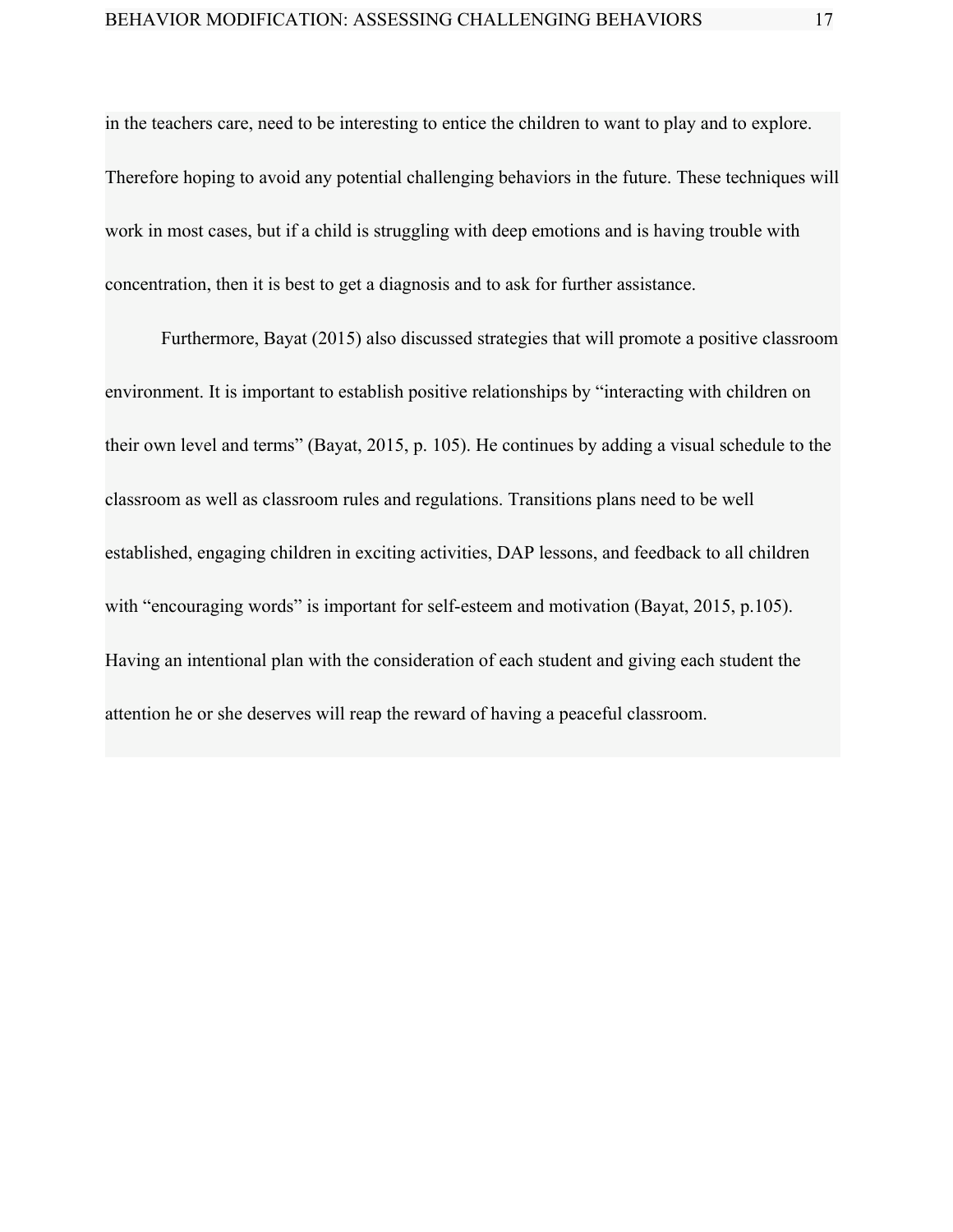#### **Chapter 3**

# **A Reflection**

Behavior modification in regards to challenging behaviors is the focus of any childcare facility and it is a main distraction and redirection tactic found in the home. Behavior modification will always be perfected with practice as long as we still have challenging behaviors in existence.

In this chapter, I will first discuss the issue of prescription drugs that are available to young children to control behaviors of hyperactivity, discussion of redirection and behavior modification and how it works will be discussed, and finally some thoughts on my experiences and how I see behavior modification and challenging behaviors shaping our future.

The first thing that is a major concern for our young children today needing extra attention is the fact that the medication Ritalin tends to be frequently prescribed. It is a drug that is known to cause "cardiovascular damage" (Breeding, 2014, para. 7). According to the National Alliance (2001), there was a count of 186 deaths between the years 1990 and 2000 due to children taking the drug for an extended period to control hyperactivity. Another area of concern that has been researched is the number of children who are diagnosed with bipolar disorder. According to Breeding (2014), these children who have become bipolar is a result or side effect of using stimulants to control ADHD in children. Our society is quick to prescribed medication to keep our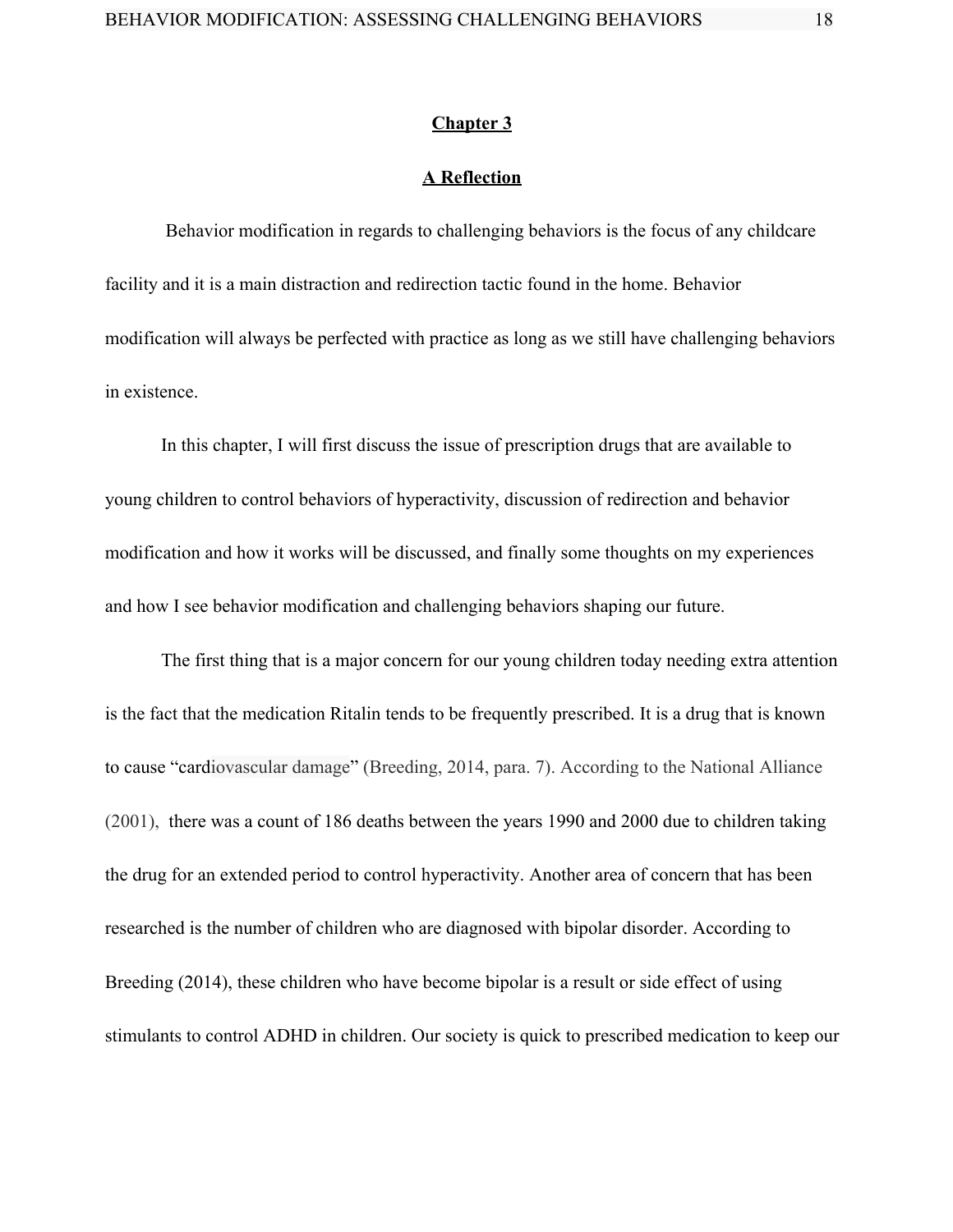children sedated not realizes the long term effects this drugs can have on a person, and what physical damage these drugs can cause. Instead of helping the situation drugs used to treat ADHD and bipolar disorders can create a sense of confusion, impulsivity, and random emotional outbursts (Breeding, 2014). Ritalin might have some benefits for children who have trouble concentrating, focusing and maintaining control, but I would, as a parent, be very cautious of the long term effect that Ritalin can play on the cardiovascular vessels of the heart.

There are reasons to why children are born with challenging behaviors. I have discovered that the children who were born with drug and alcohol abuse will produce highly functional children. Infants have shown signs of irritability, children have demonstrated behavioral issues, and teenagers may recycle the aggressiveness onto their children. The problems that are caused by alcohol and drugs according to the research can be reconciled with the improvement and acceptable functioning of the family working together (Calhoun, Conner, Miller, Messina, 2015). Therapy might be an option in helping families to learn how to self-regulate their emotions, learning healthy ways to deal with anger, and learning ways to manage parenting skills.

Other behavioral issues include negative and positive attention, children who are overly tired, lacking nutrients in their diet, or is already on a medication that causes irritability. The stakeholders have a difficult job knowing when a child might need help versus a child who exhibits lots of high functional energy.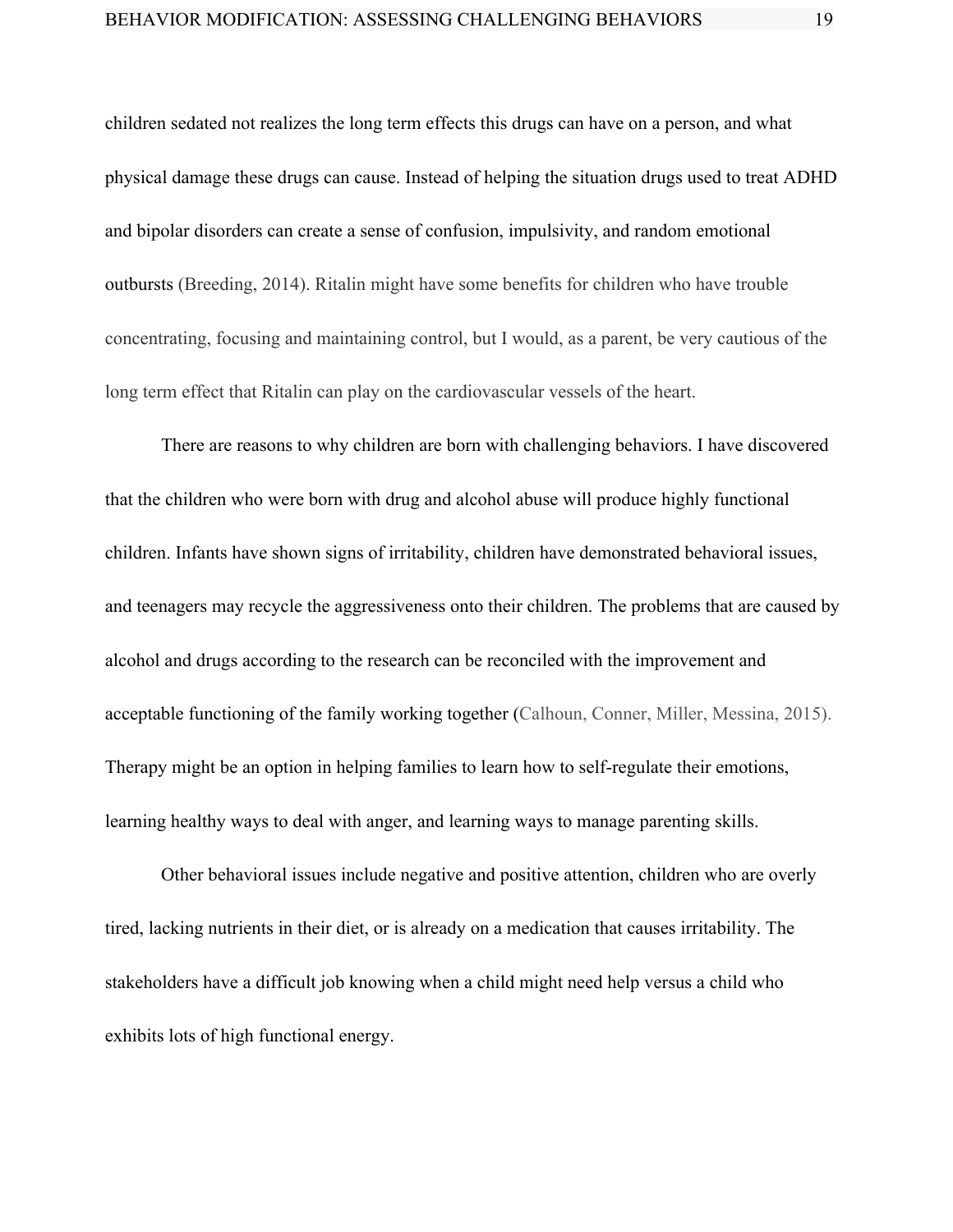Secondly, we need to think about behavior modification and redirection and how this method of rewarding and attempting to change a child's behavior will reap its benefit among educators, community helpers, and personal life.

According to Mace, & Nevin, (2017) behavior modification will work if an alternative action replaces the unwanted behavior. Mace and Nevin have described two types of reinforcers that are called "differential reinforcement" and" noncontingent reinforcer"(para. 18). The differential reinforcers primary concern is to increase reinforcement for some other replacement behavior in order to decrease the unwanted behavior. For example, given the child an alternative to their actual behavior, a purposeful redirection to achieve the desired behavior in order to reduce the unaccepted behavior. Noncontingent reinforcer will arrange reinforcers to be given to the students on an independent level regardless of the behavior they are currently involved in (Mace, & Nevin, 2017). For example, a reinforcer is given to a child based on thats child individual performance regardless of any misbehaviors being performed and seen by their teachers. These two forms of behavior modification have strong accountability with approving to be effective in reducing the unwanted behavior. Constant reinforcers will take away from the negative causing children to forget their misbehaving actions. Reinforcing the desired behavior will take motivation, consistency, and a dedicated team. The only way these methods will not work is that the reinforcers were disrupted by inconsistency, inaccurate interventions, reducing reinforcement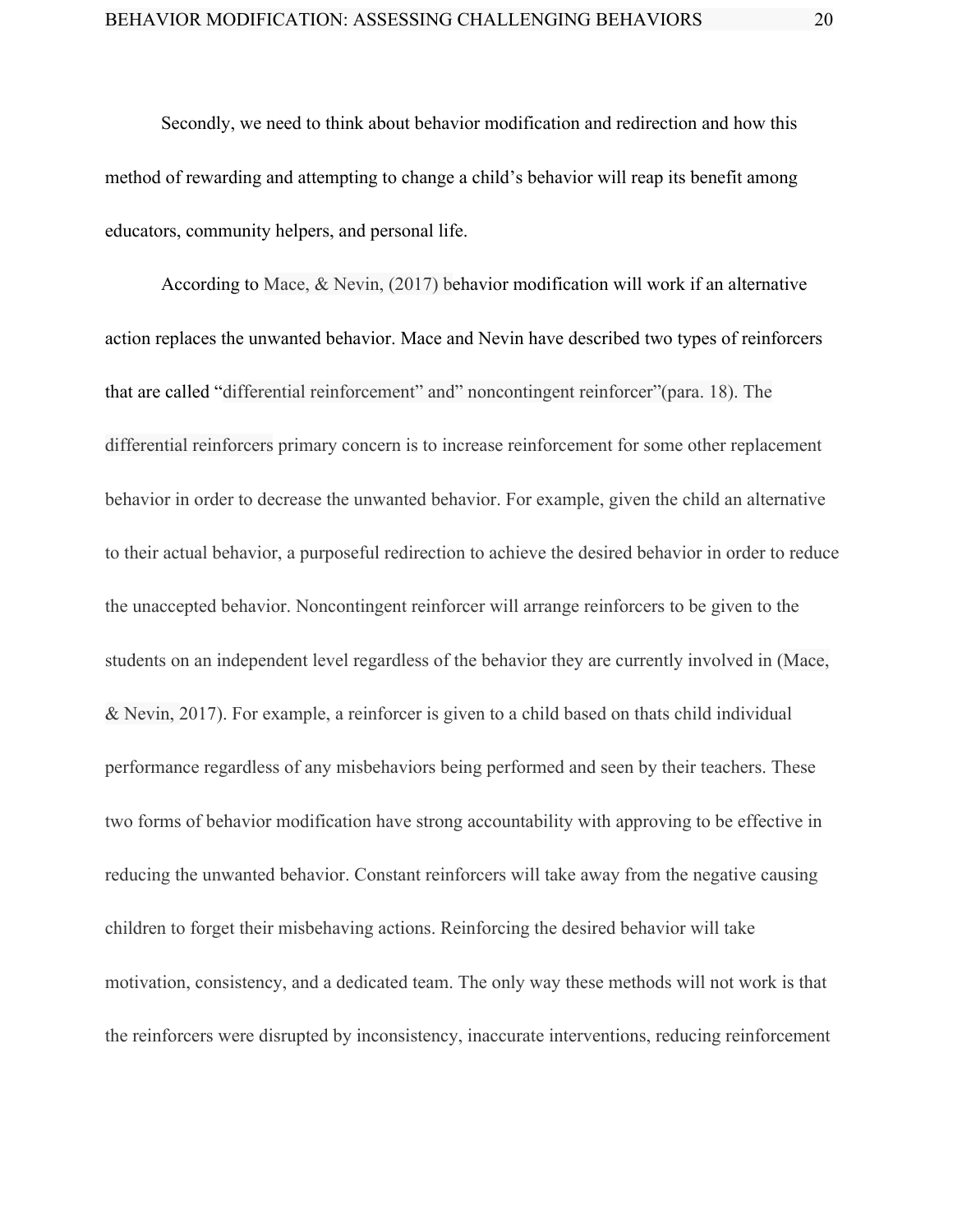rates, and introduction problems that were already previously corrected (2017). The outcome would be that the problem behavior returns at a much higher rate than previously known.

My final thoughts lead me to discuss my reflection and experiences: What I have seen in my own daycare experiences, how things have changed, and how I see behavior modification shaping today's children for a better society.

I have been in the field of education with young children for nearly 30 years. At the beginning of my career, I had not seen my co-workers, parents of the daycare children or my parents use any form of redirecting unwanted behavior. The only type of correction was spanking, using the belt, telling children "no," yelling, threatening them, and making them feel guilty for their behaviors. Children in that society learned very little about self-regulation and learning to cope with anxiety and anger. Even though challenging behavior still exists, I sense that the teachers, parents and the children today are trying to set realistic goals in establishing a method to control unwanted behaviors. Teachers today, are more compassionate, redirection is noticeable, in their teaching styles as well as guiding, reinforcing acceptable behavior, supporting, giving then love and hope for a better future is evident with today's educators.

In my current day care center, I have parents that know their children can be a challenge and will seek outside help from therapists, as well as a mentor that will help the child to learn acceptable and appropriate behaviors while attending school. We also have parents that will not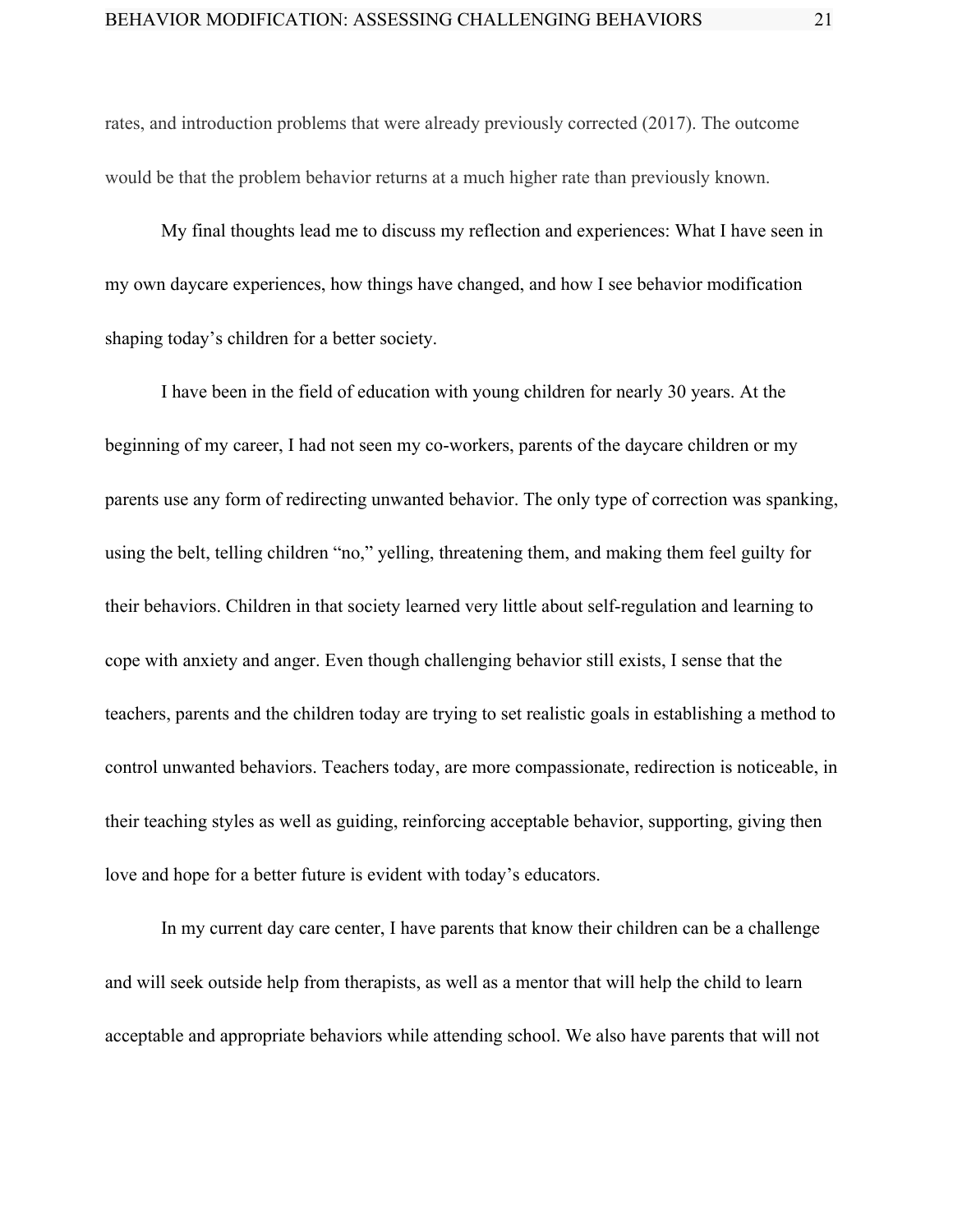support the teachers in helping their child have access to services. These children will need extra love, new reinforcers, reminders, and constant supervision and support from the whole team to decrease unwanted behaviors as much as possible to make a learning environment expandable for all the children. I have also learned that children need to learn to behave by giving them exercising like "deep breathing, meditation and mindfulness" may help with behavioral incidents (Minahan & Schultz, 2014, para. 14).

I also have noticed that some causes of behavioral issues and irritability have to do with a lack of sleep, lack of attention and lack of appropriate medications. Working parents having to get up early, and children not sleeping at night are some of the concerns that need to be taken into consideration when thinking about behavior modification. In addition, parents not spending enough time together with their children, as well as using medication as a suppressor can cause behavioral issues in our young children as well as our older children. Some parents will have their children at daycare ten hours a day. Reducing daycare hours, reducing work schedules, giving children undivided attention and getting to bed early are some suggestions for avoiding misbehaviors. Today's society can be fast paced, money and time are always a concern. Having a plan to balance family, work, and daycare is a challenge and will take careful planning to make the system work well for everyone.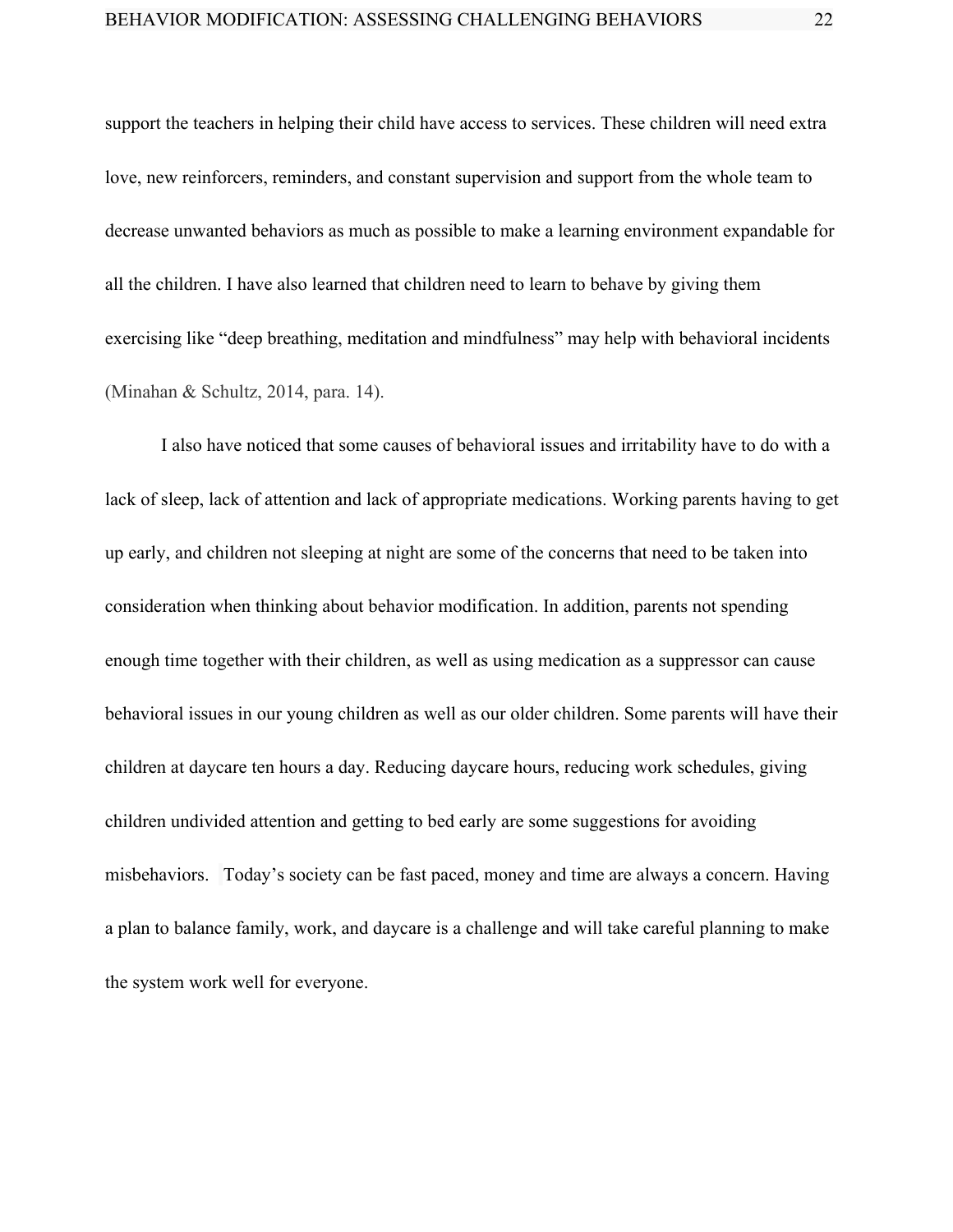According to Schwartz, & Feeny (2007), it is important to establish an intervention and a routine when going to bed. The authors explained in great detail in how to overcome sleep issues and overcoming unnecessary irritability. For example, if you get up at 6:30, then 9:30 is bed time, avoiding liquids, TV, homework, phone, and maintaining a consistent bedtime routine will help with reducing behavioral issues and will make life conducive to learning (2007). Another way to reduce a misbehavior is by giving them the attention they need both in the home and in the school environment. Children who lack attention thrive for attention whether it is negative or positive.

In comparison to my first teaching job until the present time of age, the knowledge that teachers have possessed about child development and learning about challenging behaviors have changed. Teachers are dedicated in their field of study. Educators are pursuing higher education and knowledge on how to teach and how to care for our young children. Many classes are offered on how to deal with challenging behavior and most importantly how to use behavior modification in support of the child, the parents, and the teachers. Challenging behaviors among our children are still present in today's society but how we as educators addressed each issue has changed over the years. Changing negative behavior into positive ones is a struggle that constantly needs support from all stakeholders involved in the child's life.

In conclusion, children like adults struggle with issues like sleep, and the ability to be heard and to feel like they are apart of the community. Our students might tend to lack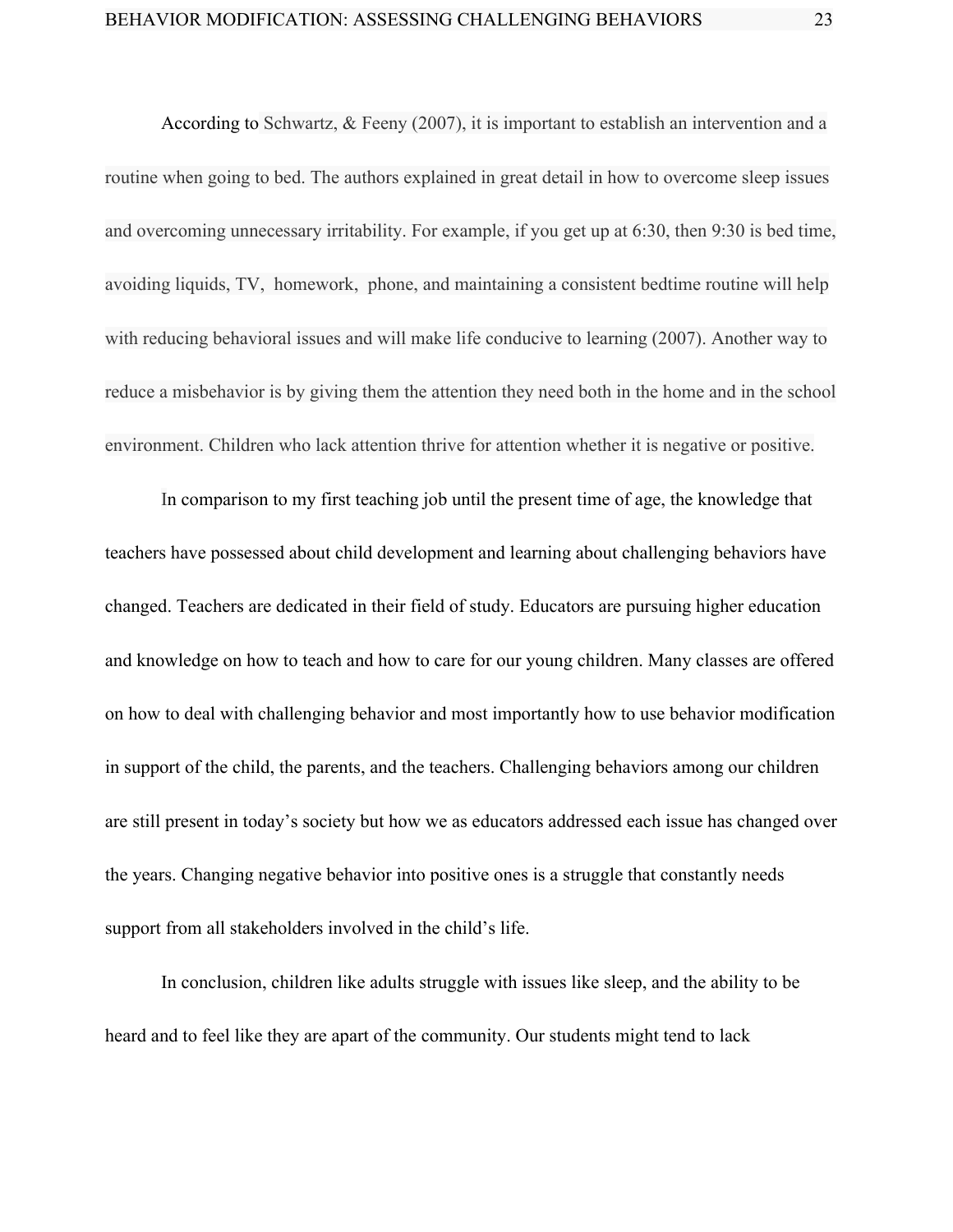self-control only because that part of themselves isn't fully developed and they need to learn acceptable forms of behaviors. Children need reassurance, and even though some children might need extra help from therapists and medications, we as educators should be understanding and supportive whenever the child needs love and guidance for example while in attendance at the daycare. Our goal is to minimize the stress and reduced unwanted behavior to make happier children within our society and happier adults. This is our future and where I see our children learning to grow to make a better tomorrow.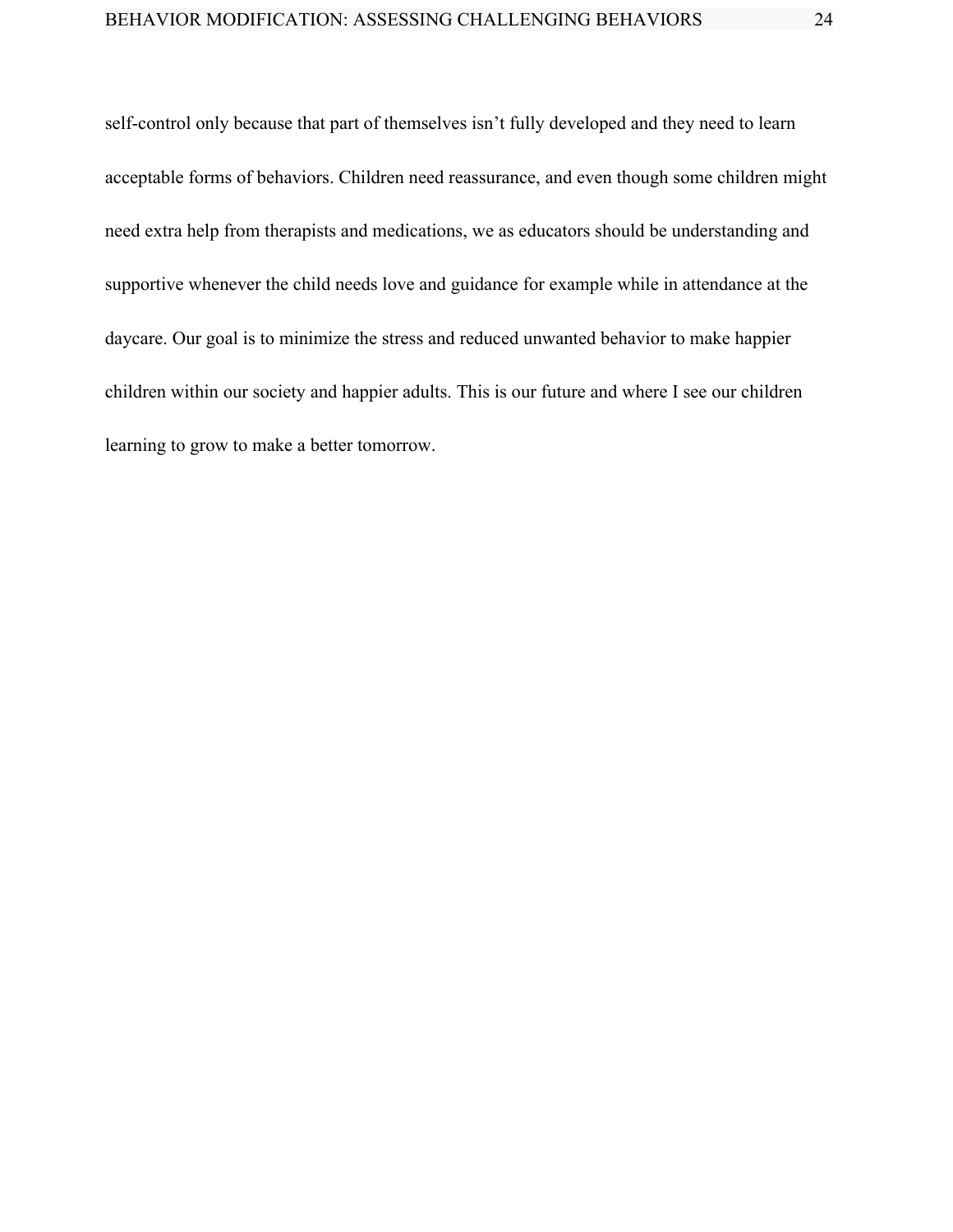#### **References**

- Alkahtani, K. D. (2013, 10). Using concept mapping to improve parent implementation of positive behavioral interventions for children with challenging behaviors. *International Education Studies, 6*(11). doi:10.5539/ies.v6n11p47
- Babies learn language in the womb. (2013, February 01). Retrieved June 07, 2017, from https://www.questia.com/read/1G1-320439391/babies-learn-language-in-the-womb

Behavior Modification.. (n.d.). Retrieved July 31, 2017, from <http://uwf.edu/wmikulas/Webpage/behavior/chapterone.htm>

- Bambara, L. M., & Kern, L. (2005). *Individualized supports for students with problem behaviors: Designing positive behavior plans*. New York: Guilford Press.
- Bandura, A. (1986). Social foundations of thought and action: A social cognitive theory. Englewood Cliffs, NJ: Prentice-Hall.

Barnett, D. W., Elliott, N., Wolsing, L., Bunger, C. E., Haski, H., McKissick, C., & D., V. M. (2006, September 22). Response to intervention for young children with extremely challenging behaviors: What it might look like. Retrieved May 31, 2017, from [https://www.questia.com/read/1G1-158306971/response-to-intervention-for-young-children](https://www.questia.com/read/1G1-158306971/response-to-intervention-for-young-children-with-extremely) [-with-extremely](https://www.questia.com/read/1G1-158306971/response-to-intervention-for-young-children-with-extremely)

- Bayat, M. (2015). *Addressing challenging behaviors and mental health issues in early childhood*. Taylor and Francis.
- Behavior Modification.. (n.d.). Retrieved July 31, 2017, from <http://uwf.edu/wmikulas/Webpage/behavior/chapterone.htm>

Breeding, J. (2014, 12). Help that harms and help that helps: Working with young people on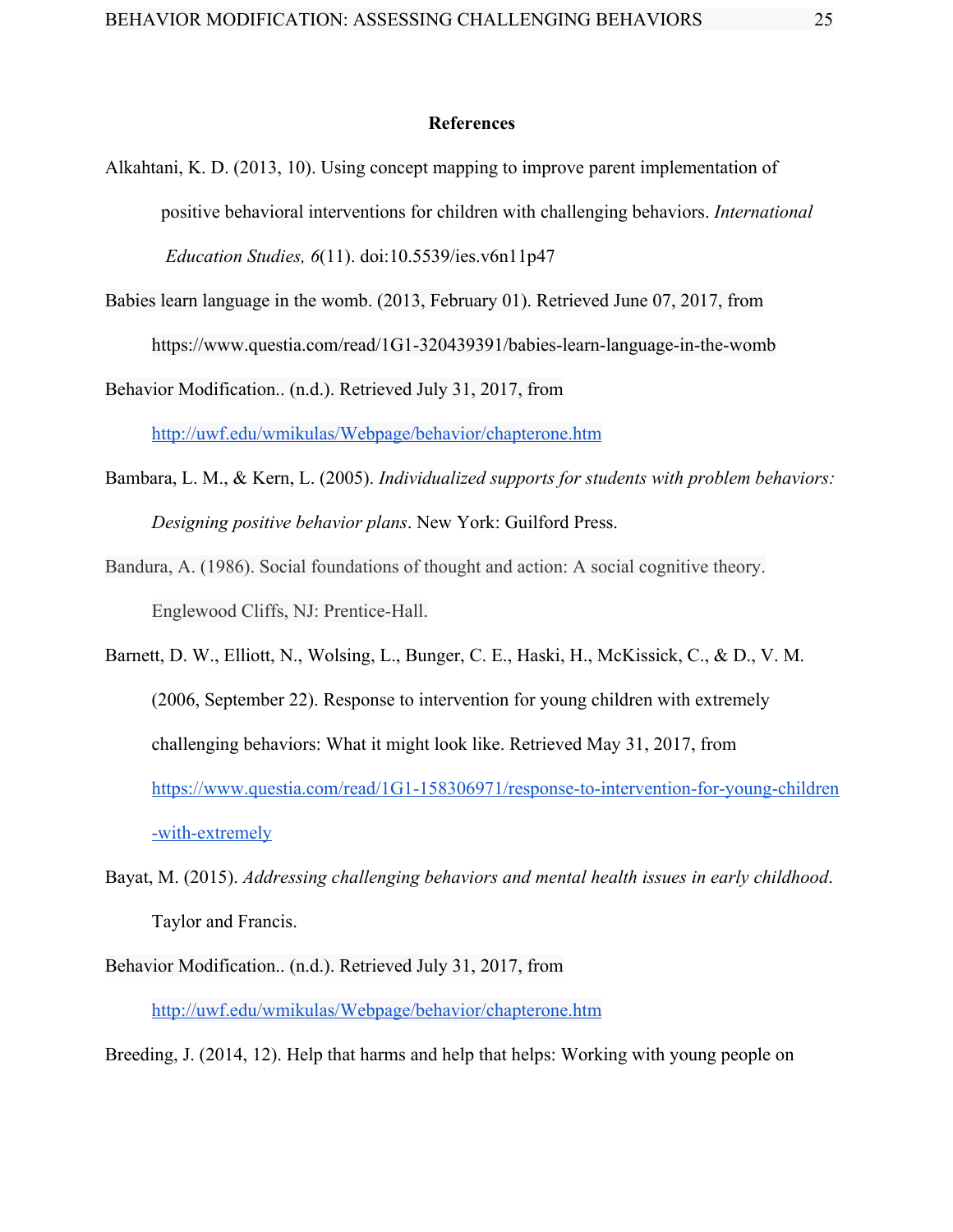psychiatric drugs. *Ethical Human Psychology and Psychiatry, 16*(3), 183-193. doi:10.1891/1559-4343.16.3.183

- Bucher, K. T., Manning, M. L. (2001). Exploring the foundations of middle school classroom management: The theoretical contributions of B. F. Skinner, Fritz Redl and William Wattenberg, William Glasser, and Thomas Gordon all have particular relevance for middle school educators. *Childhood Education, 78*(2)*,* 84+.
- Daffern, M., & Tonkin, M. (2010). Using Skinner's model of verbal behavior analysis to study aggression in psychiatric hospitals. *The Journal of Speech and Language Pathology – Applied Behavior Analysis, 5*(1), 59-69. doi:10.1037/h0100266
- DAP Frequently Asked Questions. (n.d.). Retrieved August 11, 2017, from http://www.naeyc.org/dap/faq

Delamont, S. (1990). 5ex roles and the school. (2nd ed.). London: Routledge.

- Delgado, J. M. R. (1979). *Neurophysiological mechanisms of aggressive behavior.* New York: Praeger.
- Dowsett CJ, Huston AC, Imes AE, Gennetian L. Structural and process features in three types of child care for children from high and low income families. *Early Childhood Research Quarterly,* 2008, 23, 69–93. [PMC free [article\]](https://www.ncbi.nlm.nih.gov/pmc/articles/PMC2710846/) [\[PubMed](https://www.ncbi.nlm.nih.gov/pubmed/19609366)]
- Feil, E. G., Frey, A., Walker, H. M., Small, J. W., Seeley, J. R., Golly, A., & Forness, S. R. (2014, 09). The efficacy of a home-school intervention for preschoolers with challenging behaviors. *Journal of Early Intervention, 36*(3), 151-170. doi:10.1177/1053815114566090

Francis, B. (2000). Boys, girls and achievement. New York: Routledge/Falmer.

Gardner, F., & Shaw, D. S. (n.d.). Behavioral problems of infancy and preschool children (0–5).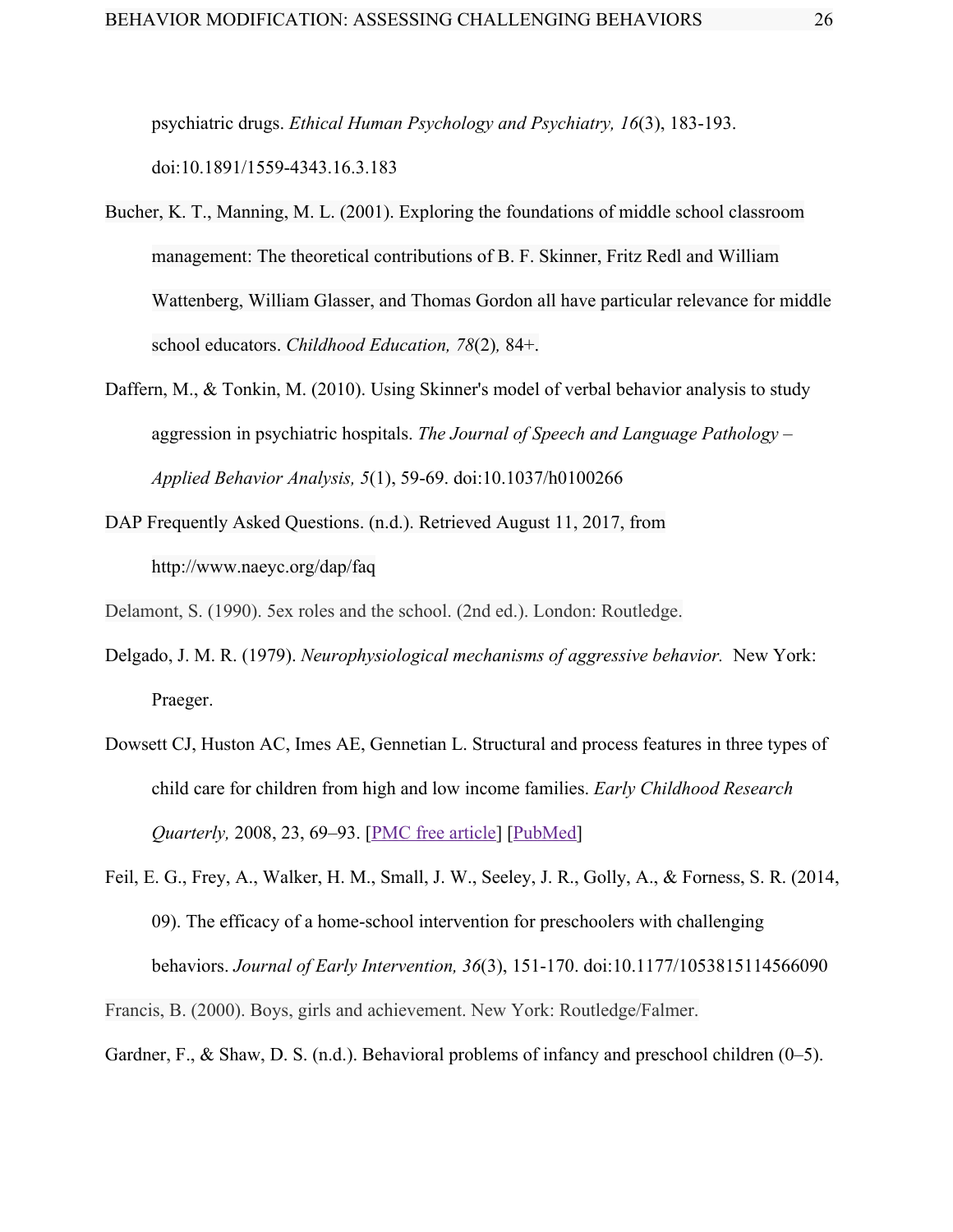*Rutter's Child and Adolescent Psychiatry,* 882-893. doi:10.1002/9781444300895.ch53

Grossman, H., & Grossman, S. H. (1994). Gender issues in education. Boston: Allyn and Bacon.

- Hammond, H., & Ingalls, L. (2003, 06). Teachers' attitudes toward inclusion: Survey results from elementary school teachers in three southwestern rural school districts. *Rural Special Education Quarterly, 22*(2), 24-30. doi:10.1177/875687050302200204
- Kaiser, B., Rasminsky, J. S. (2007). *Challenging behavior in young children understanding, preventing, and responding effectively.* Boston: Pearson Education, Inc.
- Mace, F. C., & Nevin, J. A. (2017). Maintenance, generalization, and treatment relapse: A behavioral momentum analysis. *Education and Treatment of Children, 40*(1), 27-42. doi:10.1353/etc.2017.0001
- Mathur, S. R., Oakes, W. P., & Clark, H. G. (2013, November 01). Introduction. Retrieved July 07, 2017, from <https://www.questia.com/read/1G1-350338345/introduction>
- Messina, N., Calhoun, S., Conner, E., & Miller, M. (2015, 01). Improving the outcomes of children affected by parental substance abuse: A review of randomized controlled trials. *Substance Abuse and Rehabilitation,* 15. doi:10.2147/sar.s46439
- Minahan, J., & Schultz, J. J. (2014, 11). Interventions can salve unseen anxiety barriers. *Phi Delta Kappan, 96*(4), 46-50. doi:10.1177/0031721714561446
- National alliance against mandated mental health screening and psychiatric drugging of children. (2001). Death from Ritalin: The truth behind ADHD. Retrieved from http://www.ritalin death.com
- Pennington, R., Horn, C., & Berrong, A. (2009, 09). An evaluation of the differences between big city and small town special education services for students with low incidence disabilities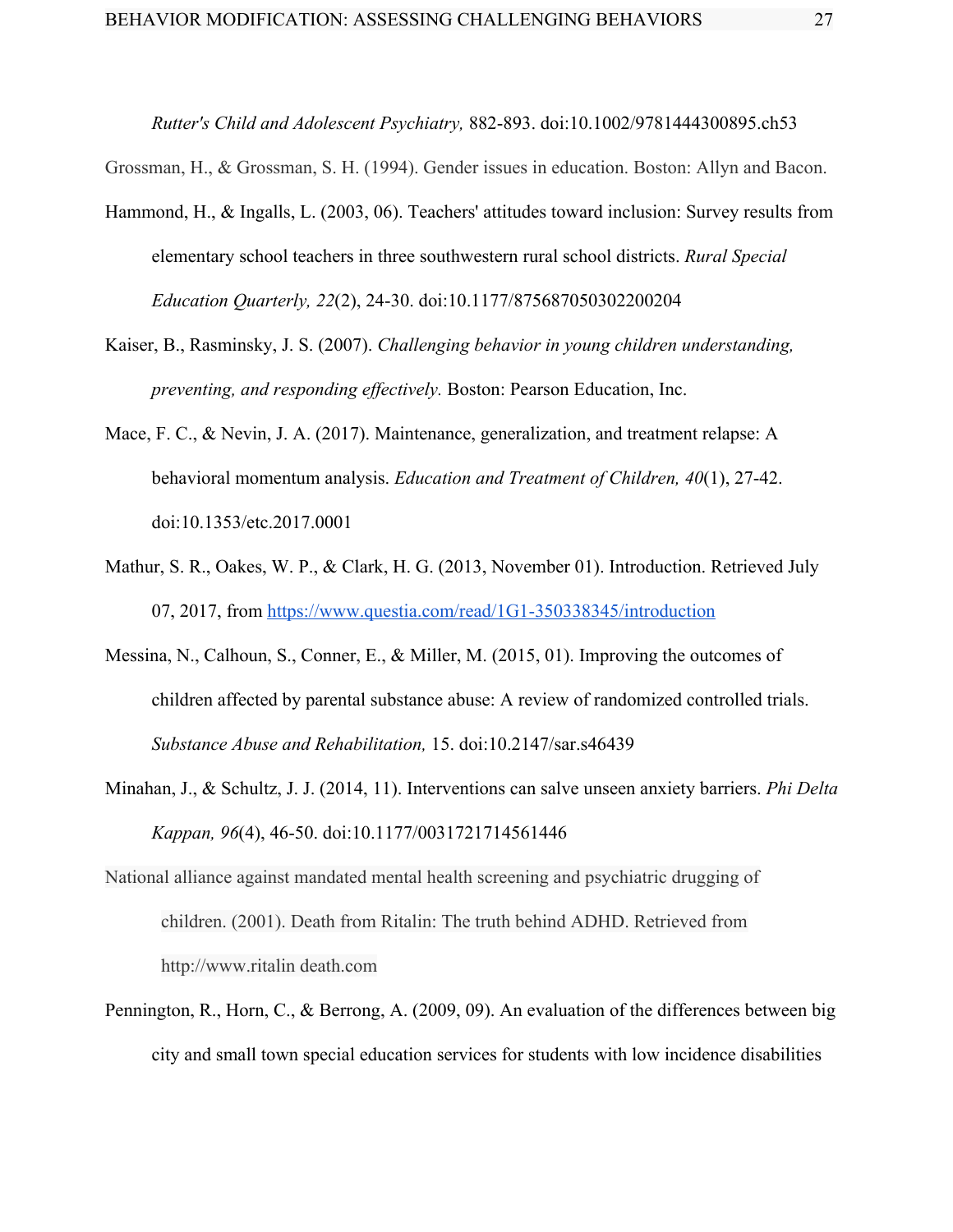in Kentucky. *Rural Special Education Quarterly, 28*(4), 3-9. doi:10.1177/875687050902800402

- Prescott, E., & Witmer, H. L. (1965). *A pilot study of day-care centers and their clientele*. Washington: Children's Bureau.
- Qi, C. H., & Kaiser, A. P. (2003, 01). Behavior Problems of Preschool Children From low-income families: Review of the literature. *Topics in Early Childhood Special Education, 23*(4), 188-216. doi:10.1177/02711214030230040201
- Rude, H., Jackson, L., Correa, S., Luckner, J., Muir, S., & Ferrell, K. (2005, 09). Perceived Needs of Students with Low-Incidence Disabilities in Rural Areas. *Rural Special Education Quarterly, 24*(3), 3-14. doi:10.1177/875687050502400302
- Sadker, M., & Sadker, D. (1994). Failing at fairness: How America's schools cheat girls. New York: Charles Scribner's Sons.
- Schwartz, L. A., & Feeny, N. C. (2007). The nature of and behavioral treatment of sleep problems in youth with bipolar disorder. *International Journal of Behavioral Consultation and Therapy, 3*(1), 88-95. doi:10.1037/h0100173
- Tobin, J. J., Wu, D. Y. H., & Davidson, D. (1989). *Preschool in three cultures: Japan, China, and the United States.* New Haven: Yale University Press.
- Votruba-Drzal E, Coley RL, Chase-Lansdale PL. (2004). Child care and low-income children's development: Direct and moderated effects. *Child Development*, 75, 296-312. [\[PubMed](https://www.ncbi.nlm.nih.gov/pubmed/15015691)]
- Votruba-Drzal, E., Coley, R. L., Maldonado-Carreño, C., Li-Grining, C. P., & Chase-Lansdale, P. L. (2010, 09). Child care and the development of behavior problems among economically disadvantaged children in middle childhood. *Child Development, 81*(5), 1460-1474.